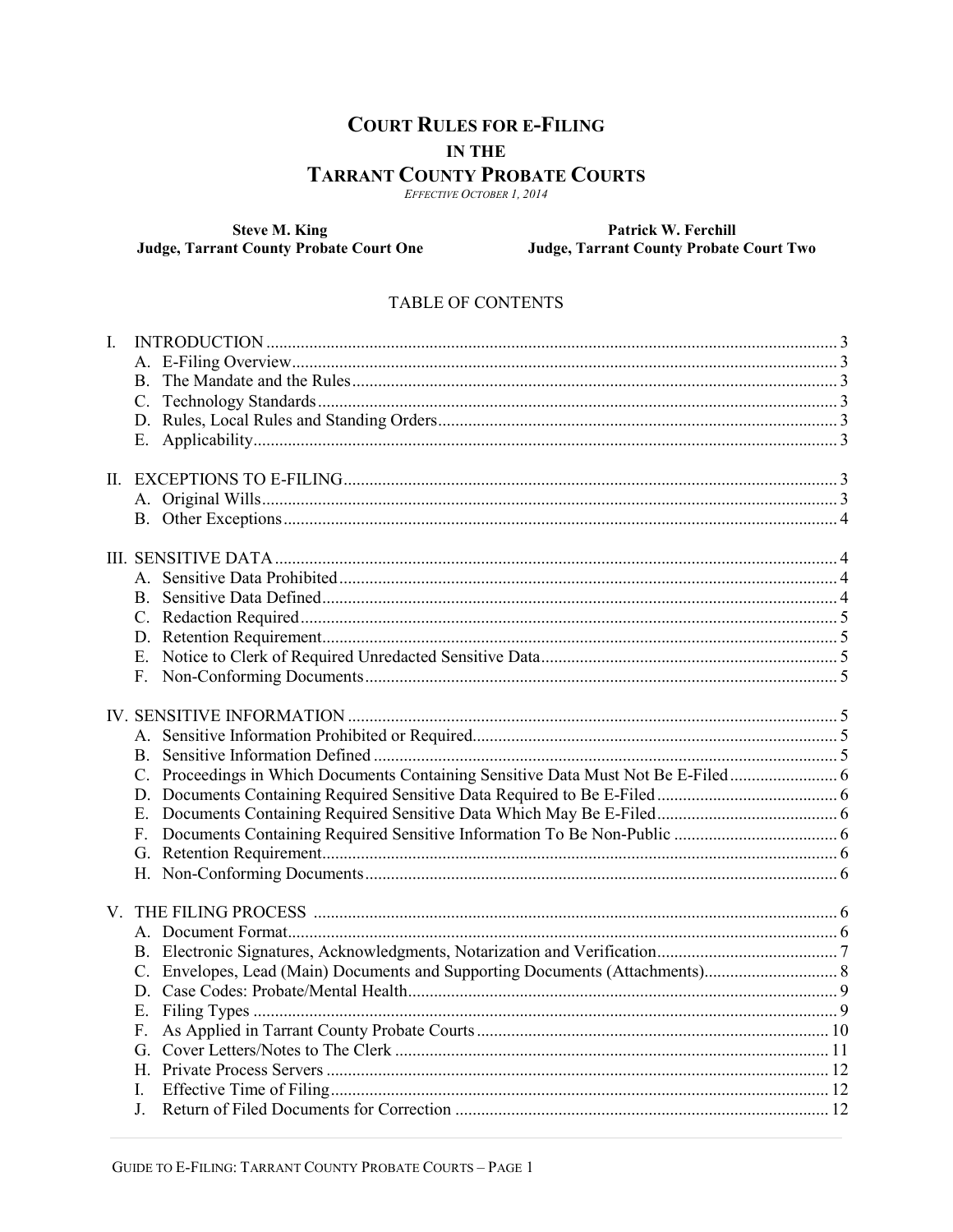| В.<br>C.<br>D.<br>Е. |  |
|----------------------|--|
|                      |  |
| C.<br>D.<br>Е.       |  |
| F.                   |  |

## APPENDICES:

| 1. Standing Order Adopting Court Rules for E-Filing in the Tarrant County Probate Courts 24 |  |
|---------------------------------------------------------------------------------------------|--|
| 2. Standing Order Waiving Ad Litem Filing Fees in Matters Other than Guardianship           |  |
|                                                                                             |  |
|                                                                                             |  |
|                                                                                             |  |

## APPENDICES BY HYPERLINK ONLY:

| 6. Case Information Sheet (with Instructions)                                                  |  |  |
|------------------------------------------------------------------------------------------------|--|--|
| http://teweb.tarrantcounty.com/ecountyclerk/lib/ecountyclerk/Civil Case Information Sheet with |  |  |
| Instructions.pdf                                                                               |  |  |

- 7. Case Information Sheet Probate Supplement (Fillable) http://www.tarrantcounty.com/ecountyclerk/lib/ecountyclerk/App\_F\_-\_Case\_Information\_Sheet\_-Probate Supplement.pdf
- 8. Tex Sup Ct: Mandate on e-Filing (Misc. Docket 12-9206) www.supreme.courts.state.tx.us/miscdocket/12/12920600.pdf
- 9. Tex Sup Ct: Technology Standards v1.3 (Misc. Docket 14-9079) http://www.courts.state.tx.us/jcit/standards/TechStandardsV1.3.pdf
- 10. Tex Sup Ct: Tarrant County Local Rules on e-Filing (Misc. Docket 04-9281 http://www.supreme.courts.state.tx.us/miscdocket/04/04928100.pdf
- 11. Civil Trial Level E-Filing Rules (Misc. Docket 19-9165 121313) www.supreme.courts.state.tx.us/miscdocket/13/13916500.pdf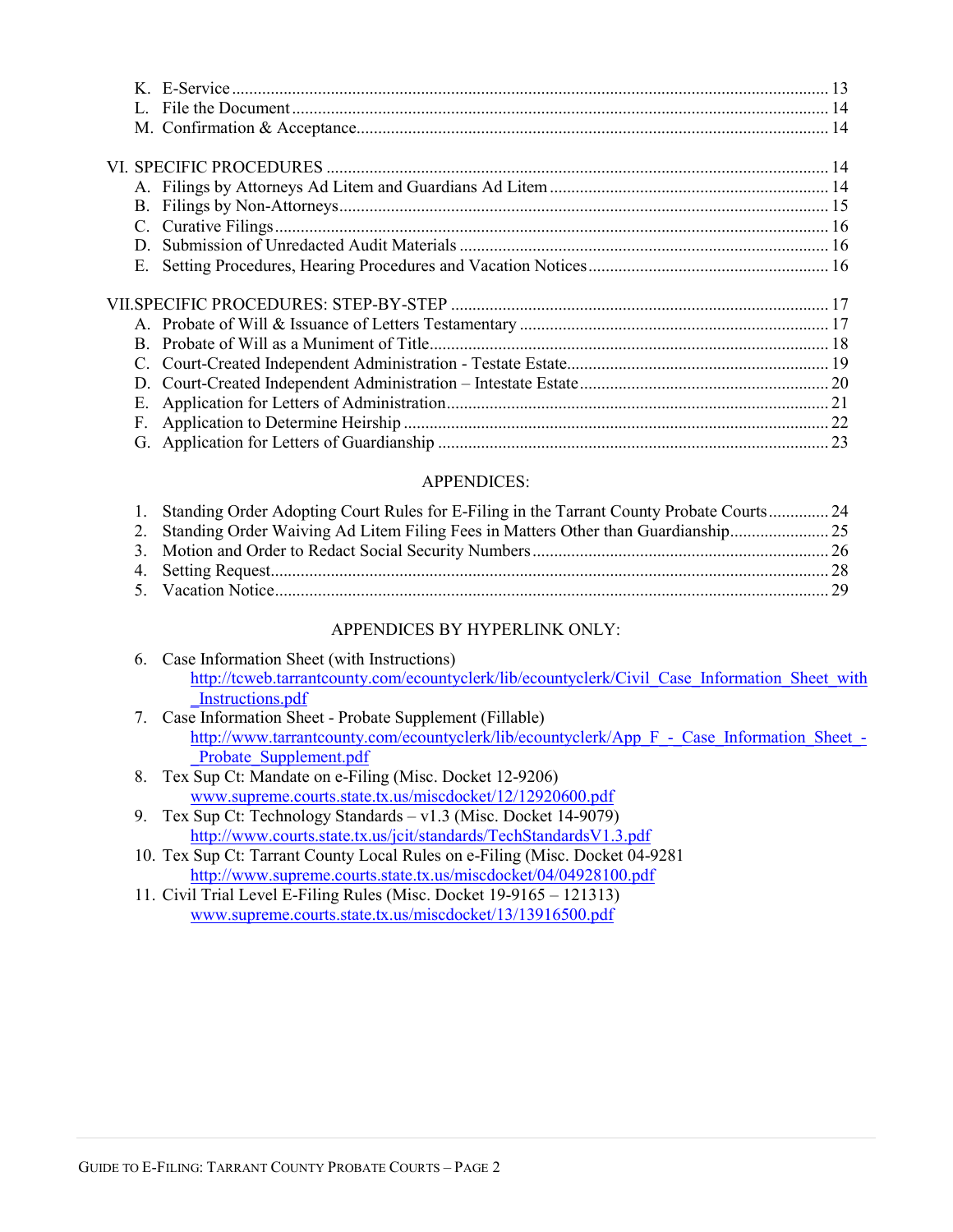# **COURT RULES FOR E-FILING IN THE TARRANT COUNTY PROBATE COURTS**

#### **I. INTRODUCTION**

These materials constitute the Standing Orders of the Statutory Probate Courts of Tarrant County, Texas regarding the electronic filing of documents in the Tarrant County Probate Courts and will control such filings, to the extent they are not inconsistent with the Texas Rules of Civil Procedure or the Local Rules of the Tarrant County Courts concerning the Electronic Filing of Court Documents.

#### **A. E-Filing Overview**

An overview of the e-filing system can be best gleaned from the Supreme Court's website at www.courts.state.tx.us/jcit/Efiling/EfilingHome.asp or in the January 2014 Texas Bar Journal article "Are You Ready for E-Filing?" Much reference material is accessible on the E-filing Home Page of the Texas Supreme Court's website, *supra.*

All attorneys practicing in the Tarrant County Probate Courts must become familiar with these rules and standards.

#### **B. The Mandate and the Rules**

1. LOCAL RULES - On August 30, 2004, the judges of the Civil County Courts of Tarrant County adopted Local Rules of the Tarrant County Courts concerning the Electronic Filing of Court Documents, which were approved by the Texas Supreme Court on November 22, 2004. *Misc. Docket No. 04-9281.* (Appendix 10) http://www.supreme.courts.state.tx.us/miscdocket/04/04928100.pdf

2. SUPREME COURT MANDATE - On December 11, 2012, the Texas Supreme Court issued its mandate that filing of all court documents in civil cases would be required to be by electronic means, to be implemented in six month phases, beginning January 1, 2014. (Appendix 8)

www.supreme.courts.state.tx.us/miscdocket/12/12920600.pdf

3. STATE E-FILING RULES - On December 13, 2013, the Supreme Court issued its final rules for electronically-filed civil court documents, effective January 1, 2014. *Misc. Docket No. 13-9165 (Appendix 11)*. www.supreme.courts.state.tx.us/miscdocket/13/13916500.pdf (App. B)These rules supersede all other local civil rules governing electronic document filing in Texas courts.

#### **C. Technology Standards**

The latest technology standards (March 21, 2014) set by the Judicial Committee on Information Technology and approved by the Supreme Court may be accessed at: http://www.supreme.courts.state.tx.us/miscdocket/14/ 14907900.pdf

#### **D. Rules, Local Rules and Standing Orders**

The **Rules** of Civil Procedure, promulgated by the Supreme Court, are the fundamental "postulates on which the administration of justice in the courts should proceed," 4 Tex. B. J. 459 (1941), while **Local Rules** are adopted by individual counties, but must be approved by the Texas Supreme Court pursuant to Tex. Rules Civ. Proc. 3a (e.g. Appendix 10).

We have the Statewide Rules and the Local Rules on e-Filing, as referenced above, but these are largely 'bare bones' rules, leaving many of the details of the filing process. Hence the need for this commentary.

These Court Rules are promulgated pursuant to **Standing Orders**, which are policy statements issued by a particular court or for a county to apply to the local courts, but which do not require Supreme Court approval.

#### **E. Applicability**

Except as limited (see below) all documents filed by attorneys with the court are to be electronically filed.

## **II. EXCEPTIONS TO E-FILING**

#### **A. Original Wills**

1. RULES REFERENCES - Original Wills are addressed in three places in the Statewide e-Filing Rules: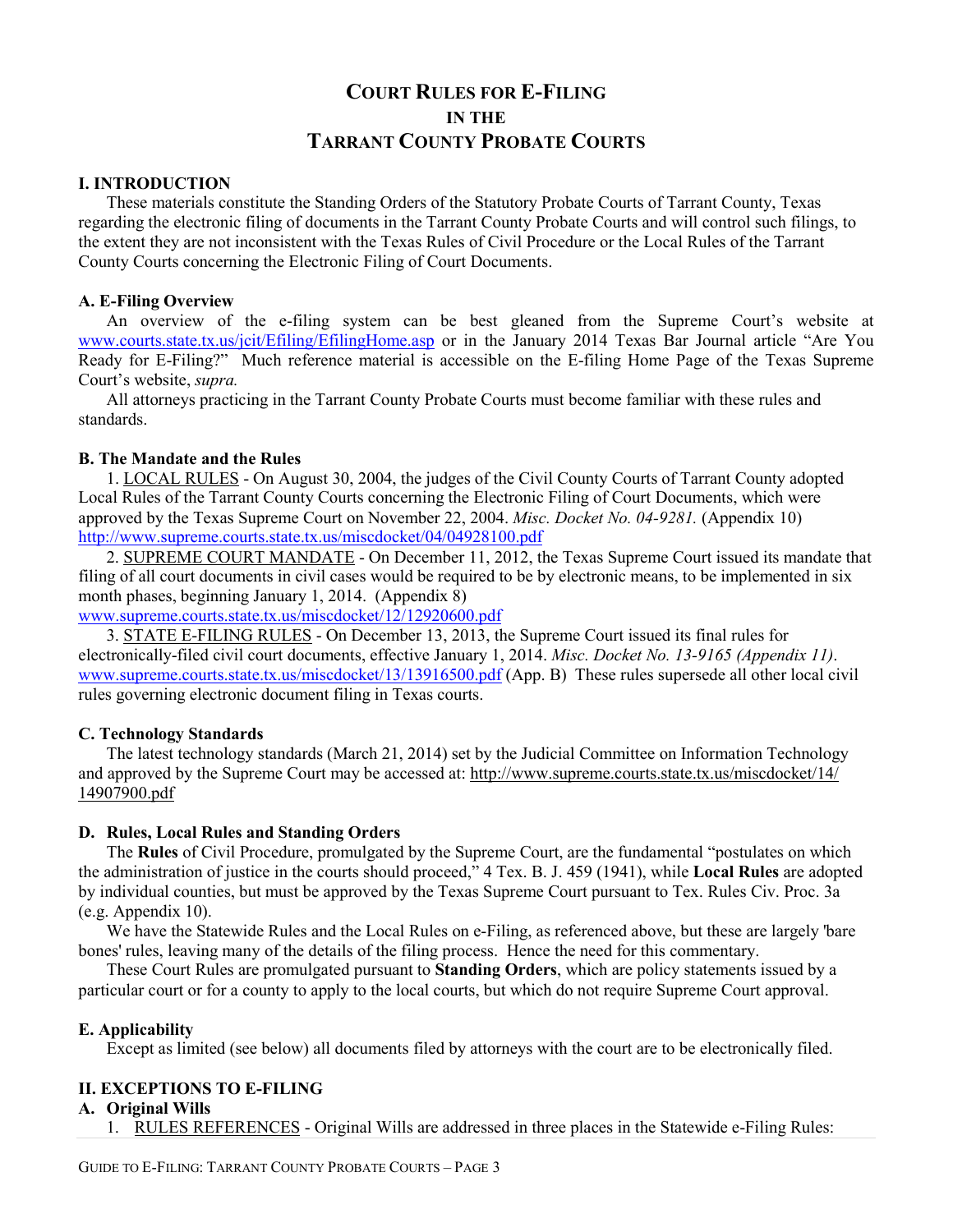- A. *Rule 21(f)(4)(A)(i)* ("Exceptions") provides that original wills are not required to be filed electronically.
- B. *Rule 21(f)(12)* provides: When a party electronically files an application to probate a document as an original will, the original will must be filed with the clerk within three business days after the application is filed.
- C. *Rule 21c(b)* excepts "wills and documents filed under seal" from the redaction requirement.
- 2. PROTOCOL FOR HANDLING ORIGINAL WILLS FOR COPYING AND SCANNING:
- A. Disassembly, Copying and Re-Assembly of Original Will If it is necessary to disassemble a will for photocopying or scanning, re-assemble the will with a staple placed vertically and well away from any existing staple holes, preferably on the left side about two inches from the top of the page. The person responsible for disassembling and re-assembling the original will should also place their initials in *colored ink* beside the vertical staple. This creates a chain of custody in the event of a later contest of the will.
- B. Electronic Copy to Be Filed Although the E-Filing Rules at *Rule 21(f)(4)(A)(i)* provide that original wills are not required to be filed electronically, a copy of the original will is hereby required to be filed electronically with the filing of the application for probate of the will.
- C. Delivery of Original Will to Clerk The original of the will must be filed with the clerk within three business days *(Rule 21(f)(12))*. This may be done by mail, courier, or hand delivery as in the past. It is probably prudent to request a file-marked copy. The clerk will immediately file-mark, initial, event, scan and route the will to the appropriate person in the court.

## **B. Other Exceptions**

- 1. DOCUMENTS NOT TO BE E-FILED Rule  $21(f)(4)$  also provides that the following categories of documents are not to be e-filed:
	- A. documents filed under seal (pursuant to a sealing order under Tex. Rules Civ. Proc. 76) or documents presented to the court in camera for a determination as to their admissibility. Tex. Rules Civ. Proc. 193.4;
	- B. documents to which access is otherwise restricted by law or court order (see below for a discussion of documents to which access is otherwise restricted by law or court order.); and
	- C. documents tendered by a Filer who has been found to be a vexatious litigant and who has not presented an order from the local administrative judge permitting the filing. Tex. Civ. Prac. & Rem. Code 1.103.
- 2. PAPER DOCUMENT FILING Rule 21(f)(4)(C) also provides "For good cause, a court may permit a party to file other documents in paper form in a particular case."

The following documents should ALWAYS be filed in paper form:

- A. Original Wills and Codicils (pursuant to Rule 21(f)(12)).
- B. Trust Agreements The originals of any trust documents submitted to the court for review, approval, modification or termination (including Guardianship Management Trusts) must be filed in paper form. No retention requirement then applies if the originally executed trust is so filed.
- C. Citation Returns
- D. Surety Bonds
- E. Subpoenas
- F. Exemplified documents
- G. Matters transferred from other courts
- H. Trial Exhibits

*Note: Extremely voluminous trial exhibits might better be filed in electronic media (CD, DVD, etc.), pursuant to a specific order.* 

## **III. SENSITIVE DATA** *Rule 21c(a)*

- **A. Sensitive Data Prohibited** E-filed documents must not contain sensitive data unless required by a statute, court rule, or administrative regulation.
- **B. Sensitive Data Defined** -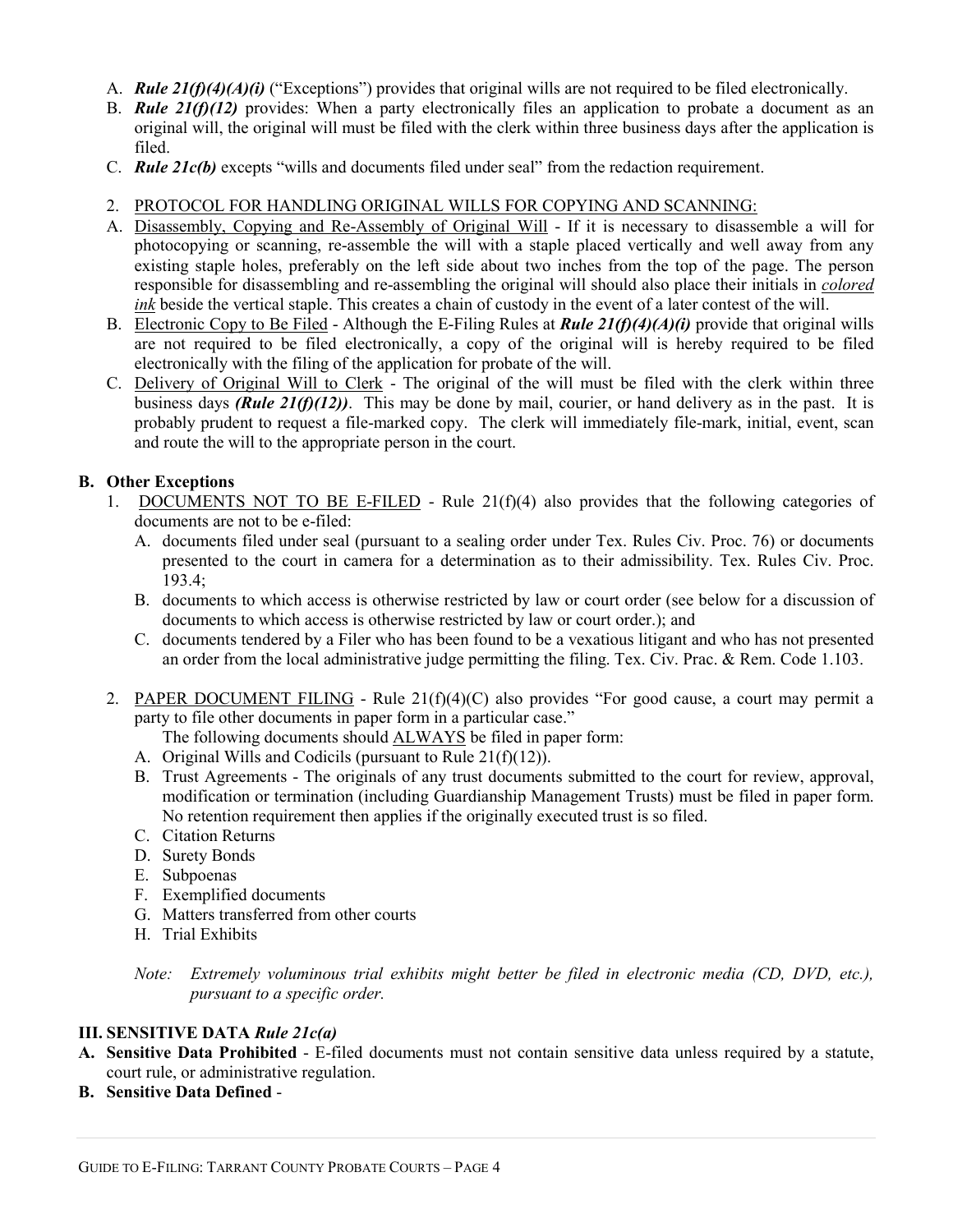- 1. FINANCIAL: Social security numbers, taxpayer-identification numbers, bank and other financial account numbers (credit cards, etc.)
- 2. GOVERNMENT ID: Identification numbers on government-issued personal identification (driver's licenses, passports, etc.)
- 3. MINORS: Birth date, home address, and name of any person who was a minor when the underlying suit was filed. (i.e., any information regarding a minor must be treated as sensitive data.)

## **C. Redaction Required -**

- 1. PROHIBITION OF FILING DOCUMENTS CONTAINING SENSITIVE DATA *Rule 21c(b)* Unless the inclusion of sensitive data is specifically required by a statute, court rule, or administrative regulation, an electronic or paper document, *except for wills and documents filed under seal* containing sensitive data may not be filed with a court unless the sensitive data is redacted. (italics added)
- 2. BURDEN OF REDACTION The burden of redaction of the sensitive data is on the Filer (not the Clerk). Redaction is accomplished by using the letter "X" in place of each omitted digit or character or by removing the sensitive data in a manner indicating redaction.
- 3. MOTION TO REDACT Because Rule 21c(b) specifically excepts "wills and documents filed under seal" from the prohibition of filing unredacted sensitive data, it is incumbent on the Filer wishing for sensitive data to be redacted to file a Motion to Redact with the court, specifying the sensitive data to be redacted, identifying its location within the document by page and paragraph, and requesting the court to redact the sensitive data on the original document and to order the clerk to redact the sensitive data maintained in the clerk's official public records, including electronically stored information maintained by or under the control of the clerk. See Appendix 3 for a form of a Motion and Order.
- 4. TREATMENT OF ORIGINAL WILL PENDING REDACTION When an original will containing sensitive data has been filed and a Motion to Redact has been filed, the clerk will make the electronic copy of the will a non-public document. Upon the granting of the Order to Redact and the redaction of the original will by the court and of the electronically stored information by the clerk, the redacted will shall be made a public document.
- **D. Retention Requirement** The Filer must retain an unredacted version of the filed document during the pendency of the case and any related appellate proceedings filed within six months of the date the judgment is signed. *Rule 21c(c)*
- **E**. **Notice to Clerk of Required Unredacted Sensitive Data** If a document is required by statute or court rule to contain unredacted sensitive data, the filing party must notify the clerk:
	- 1. if the document is e-filed, by designating in the Case Information Sheet Probate Supplement that the document contains sensitive data; or
	- 2. if the document is not e-filed, by including, on the upper left-hand side of the first page, the phrase: "NOTICE: THIS DOCUMENT CONTAINS SENSITIVE DATA." *Rule 21c(d)*
- **F. Non-Conforming Documents** The court may strike any document containing sensitive data in violation of this rule and require a redacted substitute document to be filed. The substitute document must be deemed filed on the same day as the document that was struck. *Rule 21c(e)*

## **IV. SENSITIVE INFORMATION**:

- **A. Sensitive Information Prohibited or Required** Documents to which access is otherwise restricted by law or court order must not be filed electronically. **Rule 21(f)(4)** However, Rule 21c(b) anticipates that the inclusion of sensitive data may be specifically required by a statute, court rule, or administrative regulation.
- **B. Sensitive Information Defined** "Sensitive Information," as used in these Standing Orders, includes information contained in documents, beyond the identifying numbers and data defined as 'sensitive data' in Rule 21c(a), access to which is either prohibited by other statute or these rules or which is required by statute to be in the court's file. A non-exhaustive listing would include:
	- 1. PROTECTED HEALTH INFORMATION made confidential by HIPAA (45 CFR  $164.512(e)(1)(i)$ ) and made applicable to Texas by Tex. Hlth. & Saf. Code Chap. 181. This type of information most often comes up in guardianships:
		- A. the Certificate of Medical Examination or Determination of Intellectual Disability Tex. Est. Code §§ 1101.103, 1101.104, 1202.152;
		- B. Court Visitor Reports Tex. Est. Code § 1054.104;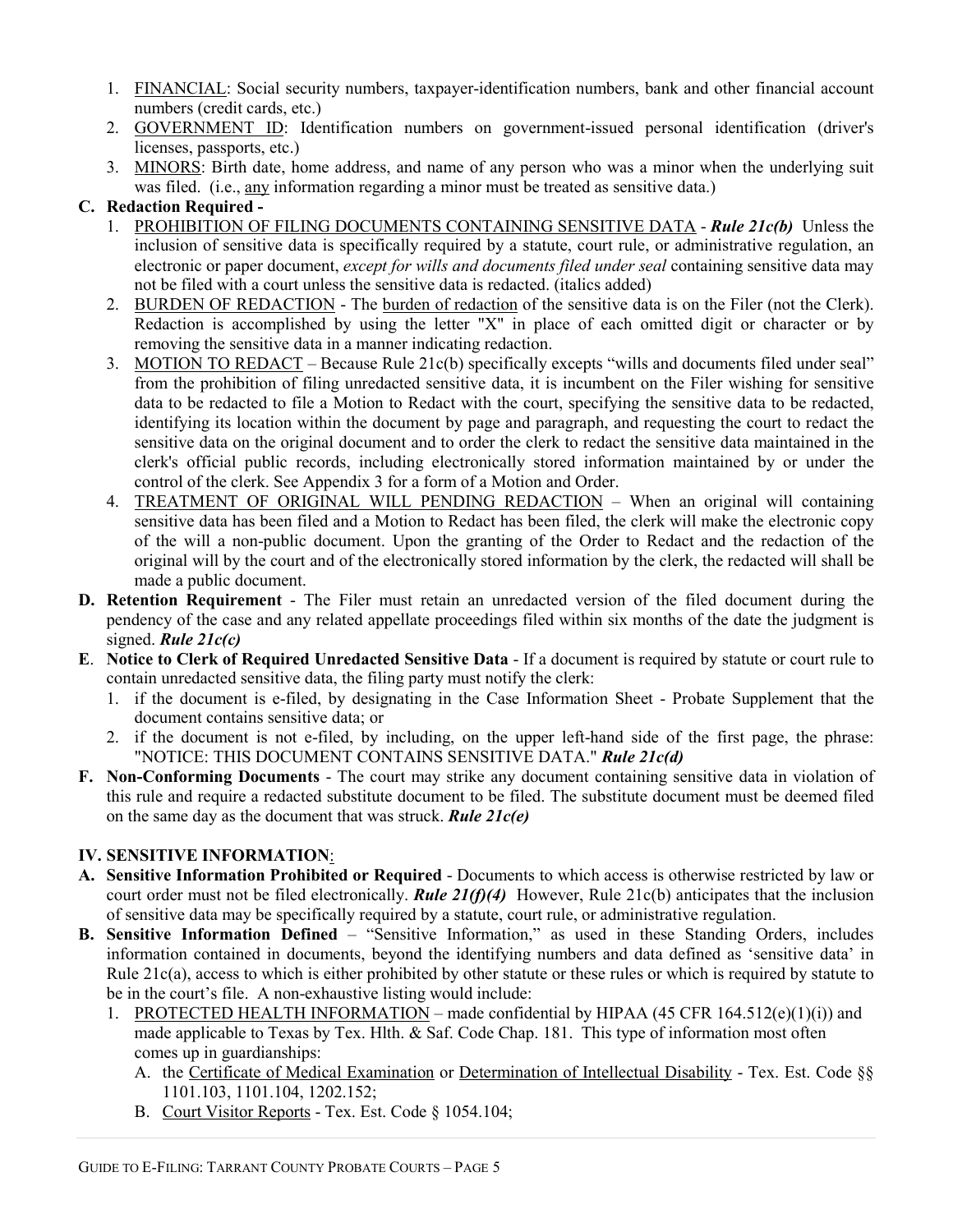- C. Guardian Ad Litem Reports Tex. Est. Code § 1202.054;
- D. Guardian of the Person Reports Tex. Est. Code § 1163.101; and
- E. Documents filed in conjunction with a court's determination of whether a guardianship should be continued, modified, or terminated - Tex. Est. Code § 1201.052.
- 2. CRIMINAL HISTORY RECORD INFORMATION on potential guardians Tex. Est. Code § 1104.103;
- 3. ADULT PROTECTIVE SERVICES RECORDS made confidential by Tex. Hum. Res. Code § 48.101 filed as a part of an Application for Emergency Protective Services - pursuant to H&SC § 48.208 or as a part of an investigation of suspected abuse, neglect or exploitation.
- 4. CHEMICAL DEPENDENCY, MENTAL HEALTH OR INTELLECTUAL DISABILITY RECORDS Tex. Hlth & Saf. Code Chaps. 462, 571 & 574 used in civil commitment proceedings.
- 5. VETERANS ADMINISTRATION RECORDS 38 U.S.C. §§ 5701, 7332; Privacy Act of 1974 (5 U.S.C. § 552a).

## **C. Proceedings in Which Documents Containing Sensitive Data Must Not Be E-Filed** –

- 1. EMERGENCY PROTECTIVE SERVICES H&SC § 48.208.
- 2. MENTAL HEALTH COMMITMENTS regarding Chemical Dependency, Mental Health or Intellectual Disability Records – Tex. Hlth. & Saf. Code Chaps. 462, 571 & 574.

## **D. Documents Containing Required Sensitive Data Required To Be E-Filed –**

- 1. CERTIFICATES OF MEDICAL EXAMINATION & DETERMINATIONS OF INTELLECTUAL DISABILITY - Tex. Est. Code §§ 1101.103, 1101.104, 1202.152;
- 2. ATTORNEY AD LITEM REPORTS (Probate Court Two only);
- 3. GUARDIAN AD LITEM REPORTS Tex. Est. Code § 1202.054;
- 4. MODIFICATION, TERMINATION Documents filed in conjunction with a court's determination of whether a guardianship should be continued, modified, or terminated. Tex. Est. Code § 1201.052; and
- 5. CRIMINAL HISTORY RECORD INFORMATION required on potential guardians Tex. Est. Code § 1104.103.

## **E. Documents Containing Required Sensitive Data Which May Be E-Filed –**

- 1. GUARDIAN OF THE PERSON REPORTS Tex. Est. Code § 1163.101 and
- 2. COURT VISITOR REPORTS Tex. Est. Code § 1054.104.
- **F. Documents Containing Required Sensitive Information To Be Non-Public** A procedure similar to that set forth in Rule 21c(d) must be followed:
	- 1. the clerk must be notified that the document being filed contains sensitive information, not susceptible to redaction.
	- 2. Such documents will be made non-public images.
	- 3. It is the responsibility of the Filer to ensure that all appropriate parties receive copies of such documents.
- **G. Retention Requirement** As with redacted documents, the filing party should retain the originals of the filed document during the pendency of the case and any related appellate proceedings filed within six months of the date the judgment is signed.
- **H. Non-Conforming Documents** The court has the discretion to strike any improperly-filed document containing sensitive information and direct the Filer to file a properly-designated substitute document.

## **V. THE FILING PROCESS**

- **A. Document Format** *Rule 21(f)(7)*
	- 1. AS MANDATED BY RULES
		- a. Text-searchable portable document format (pdf); (not a scan of a paper document, but a pdf created by word processing or pdf software (e.g.: Adobe Acrobat, Primo pdf);
		- b. Directly converted to pdf rather than scanned, if possible;
		- c. Unlocked; and
		- d. Compliant with the Technology Standards promulgated by the Judicial Committee on Information Technology (JCIT) and approved by the Supreme Court.

http://www.courts.state.tx.us/jcit/standards/TechStandardsV1.3.pdf (Appendix 9), *Rule 21(f)(7)*

## 2. DOCUMENT FOOTER

- All documents shall have footers identifying the document with page numbers of that document.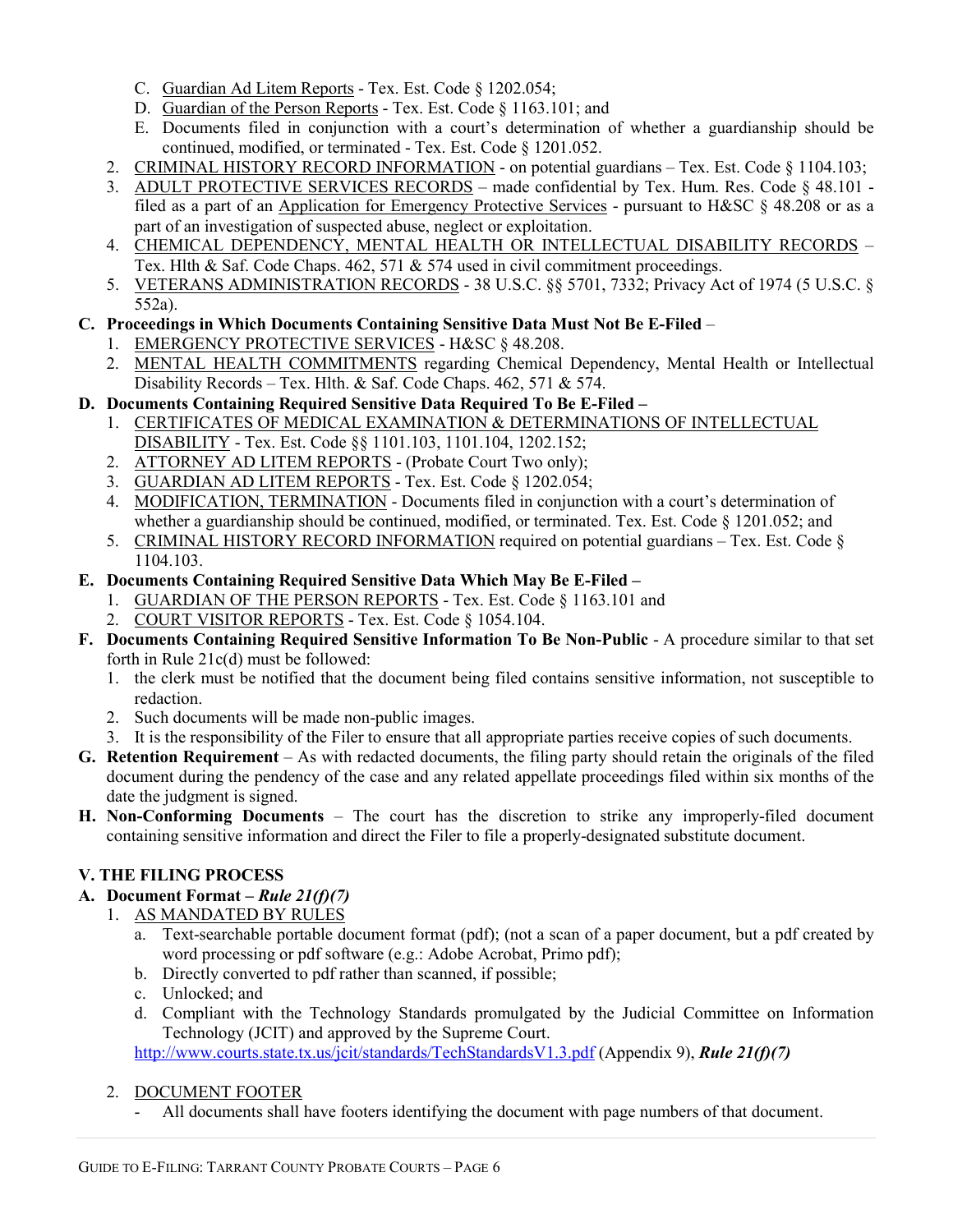*Examples*: ORDER ADMITTING WILL TO PROBATE – Page 1 of 2 PROOF OF DEATH AND OTHER FACTS – Page Solo

## 3. ATTORNEY BLOCK

Notwithstanding Tex. Rules Civ. Proc. 57, every document filed by an attorney, whether signed by an attorney or not, shall have an attorney block showing the filing attorney's individual name, with his State Bar of Texas identification number, address, telephone number, email address, and if available, fax number.

## **B. Electronic Signatures, Acknowledgments, Notarization and Verification**

- 1. ELECTRONIC SIGNATURES An e-filed document is considered signed if the document includes:
	- A. "/S/" and the signer's name typed in the space where the signature would otherwise appear. e.g.: */S/ John Henry Doe* , unless the document is notarized (see below), or
	- B. an electronic image or scanned image of the signature. *Rule 21(f)(7)*
- 2. ACKNOWLEDGMENTS, NOTARIZATION AND VERIFICATION
	- A. E-filed documents which must be acknowledged, verified, affirmed or sworn involve a combination of different statues and rules.
	- B. The Texas Uniform Electronic Transactions Act (Tex. Bus. & Comm. Code § 322.011) authorizes an eacknowledgment or e-notarization which conforms to the requirements of a standard notarization (per Tex. Civ. Prac. & Rem. Code § 121.004) and the seal attached must include all of the required elements of a Texas Notary Seal (per Tex. Govt. Code § 406.013). Thus, like an e-signature, an electronic notarization may be:
		- 1. a scanned image of a manually-signed acknowledgment, or
		- 2. a purely electronic notarization:



- 3. ELECTRONIC SEALS To create an electronic seal (pdf):
	- a. Print the ink seal on a clean sheet of paper.
	- b. Take a digital photo of the seal impression.
	- c. E-mail the photo to yourself.
	- d. Open the photo, crop it down and save it as a pdf image. It can then be cut-and-pasted into the acknowledged document.

## 4. UNSWORN DECLARATIONS

- A. General Form: Tex. Civ. Prac. & Rem. Code § 132.001.
	- 1. An unsworn declaration may be used in lieu of a written sworn declaration, verification, certification, oath, or affidavit required by statute or required by a rule, order, or requirement adopted as provided by law, except for an oath of office, or an oath required to be taken before a specified official other than a notary public. [or as otherwise required by statute, an unsworn declaration may be used in lieu of a written sworn declaration, verification, certification, oath, or affidavit.]
	- 2. The declaration must be 1) in writing; and 2) subscribed by the person making the declaration as true under penalty of perjury and, except for an unsworn declaration by an inmate (see Tex. Civ. Prac. & Rem. Code § 132.001(e)), must include a jurat in substantially the following form: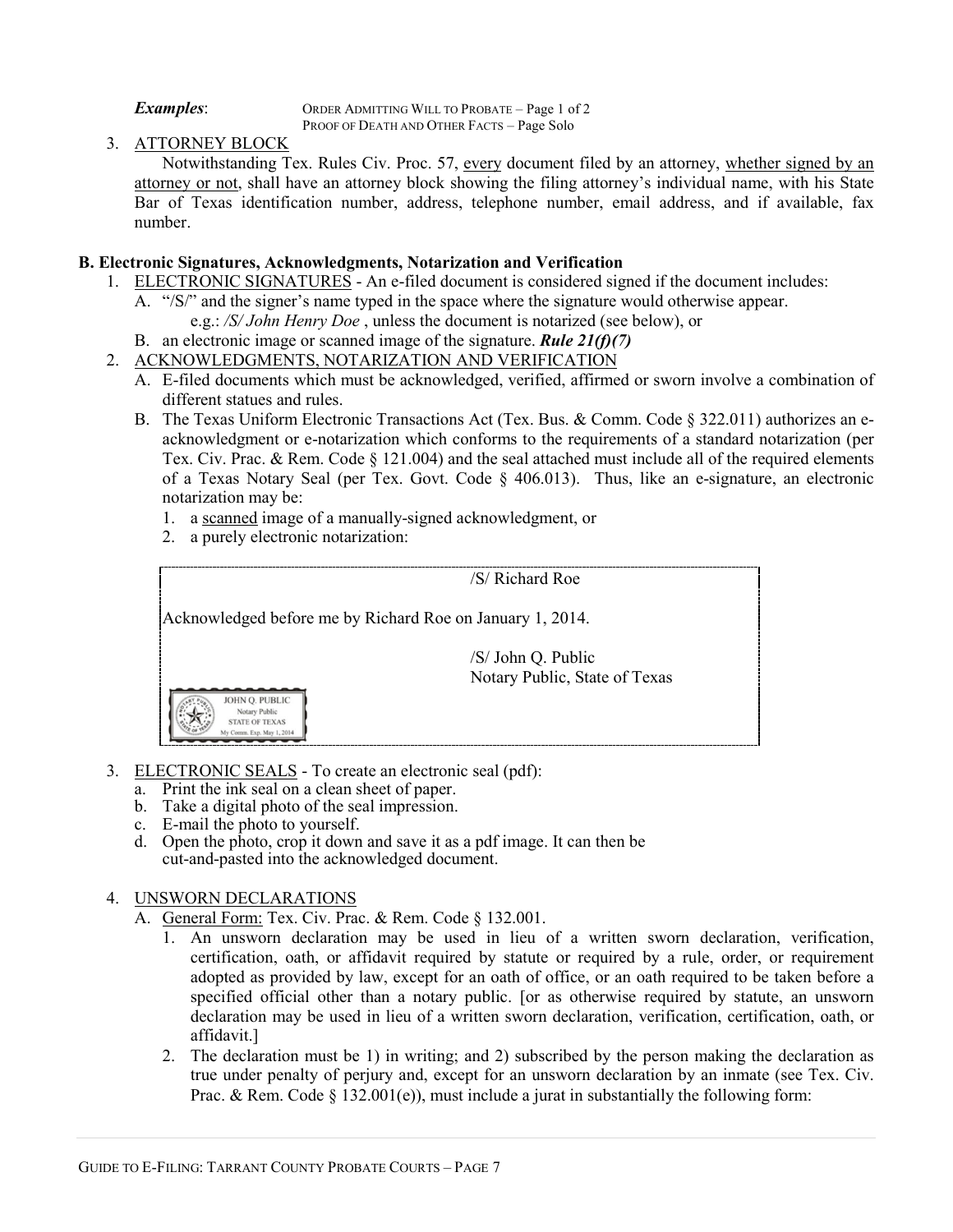|    | My name is                                                                                         |
|----|----------------------------------------------------------------------------------------------------|
|    | (First, Middle, Last)                                                                              |
|    | My address is                                                                                      |
|    | (Street, City, State, Zip Code, Country)                                                           |
|    | My date of birth is<br><b>Contract Contract Contract Contract Contract</b>                         |
|    | I declare under penalty of perjury that the foregoing is true and correct.                         |
|    | Executed in ________ County, State of _______, on ________ (Day, Month & Year)                     |
|    | Declarant"                                                                                         |
| В. | Estates Code Form: Annual Report of Guardian of the Person: Tex. Est. Code § 1163.1011.            |
|    | The general form of unsworn declaration may not be used on an Annual Report of the Guardian of the |
|    | Person. A guardian of the person who chooses to electronically file the Annual Report may use the  |
|    | form substantially as follows:                                                                     |
|    |                                                                                                    |
|    |                                                                                                    |
|    | in County, Texas,                                                                                  |
|    | (Name of Ward)                                                                                     |
|    |                                                                                                    |
|    | declare under penalty of perjury that the foregoing is true and correct.                           |
|    |                                                                                                    |

## **C. Envelopes, Lead (Main) Documents and Supporting Documents (Attachments)**

*Note: The following descriptions apply to the Tarrant County Clerk's Office.* 

1. THE ENVELOPE, like a paper envelope, is the vessel in which the documents are placed and transmitted from the Filer's computer to the Clerk's Office via eFileTexas.gov. More than one document may be placed in an envelope. Multiple lead documents and supporting documents may be placed in the same envelope as long as they belong in the same case during the same transaction and do not exceed the maximum allowed file size. Only one envelope may be used for each filing transaction.

2. A LEAD DOCUMENT (also sometimes called a Main Document) is generally the first document filed, will receive a file-stamp and will generate a separate entry in the court's docket. Any document to be file-stamped must be filed as a lead document. This will determine how the document will be recorded on the court's docket.

Lead documents are always to be submitted as separate documents and not scanned together. Documents scanned together as one document cannot be separated by the e-filing System. Documents being scanned together may result in the filing being returned for correction and required re-submission.

Examples of Lead Documents:

- a. Applications (including amendments) h. Affidavit of Inability to Pay Costs
- 
- 
- 
- 
- f. Proposed Orders (subsequent filings) m. Jury Demand
- 
- 
- b. Petitions (including amendments) i. Inventory (and Affidavit in Lieu)
- c. Contests/ Counterclaims j. Annual & Final Accounts
- d. Answer/Response k. Annual & Final Reports Guardian of the Person
- e. Motions/Notices l. Claims (& Memoranda of Acceptance/Rejection)
	-
	- n. No Fee Documents (see below)

*Note: If more than one Proposed Order is to be submitted, each Proposed Order should be submitted in the same transaction as its respective Motion. The Proposed Orders should be attached as Lead Documents.* 

*If only a Proposed Order is e-filed, a cover letter and the Proposed Order should be submitted as Lead Documents.*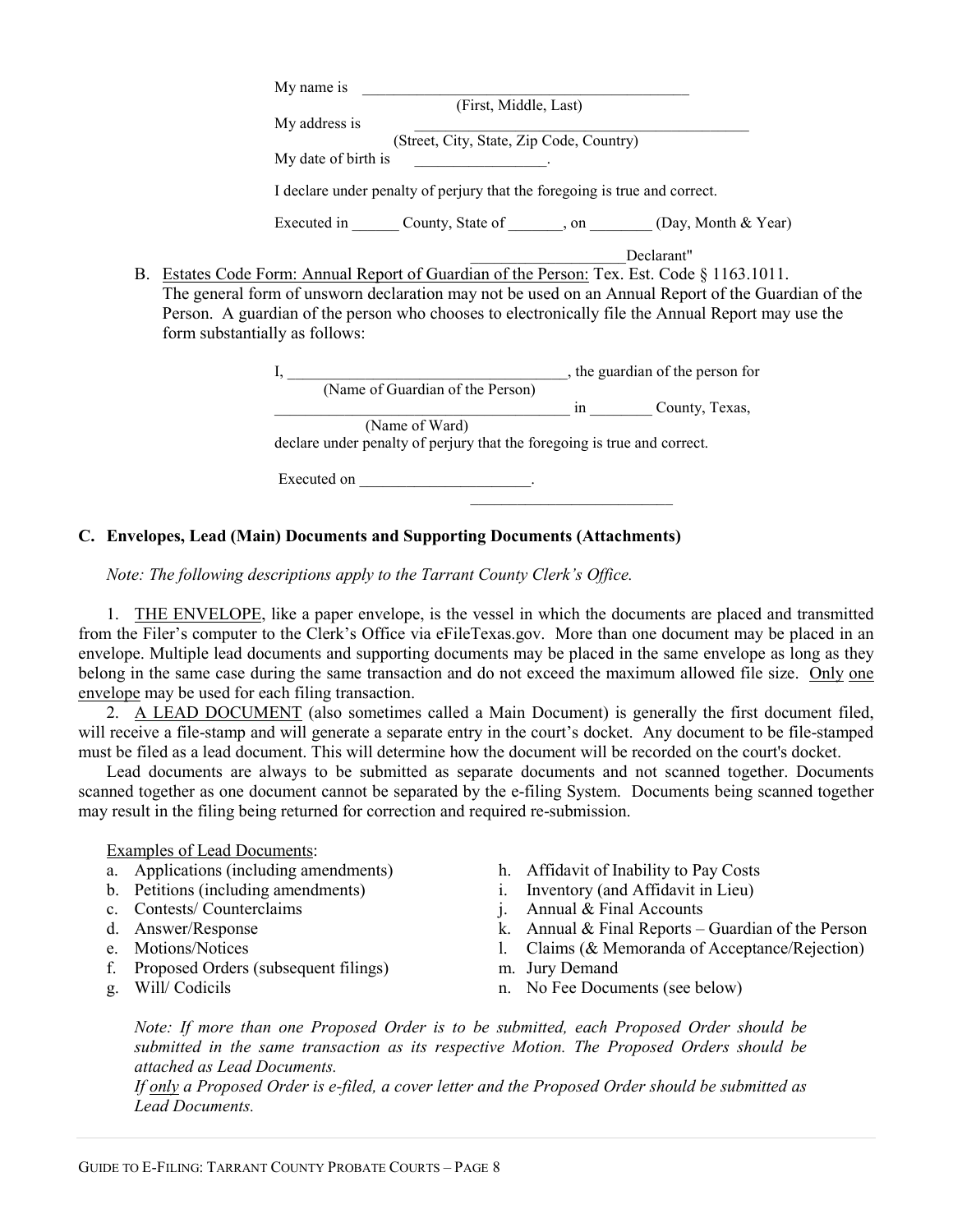*Specific Exceptions:* 

- *1. An Order Creating a Guardianship Management Trust must have the trust instrument as an integral part of the order (treated as one document), not as a supporting document.*
- *2. An Inventory, Appraisement & List of Claims which has the various types of property described on schedules should be filed as one document with the schedules integrated with the lead document.*
- *3. The Attorney Ad Litem's Report in an Heirship Proceeding should have a Distribution Chart as an integral part of the report.*

3. A SUPPORTING DOCUMENT (also called an Attachment) is an additional document attached to a lead document, but incidental to the lead document.

Examples of Supporting Documents:<br>a. Case Information Sheet

- 
- b. Case Information Sheet Probate Supplement i. Determination of Intellectual Disability
- c. Cover Letter/Filing Instructions <br>
d. Proposed Proofs <br>
d. Exhibits
- d. Proposed Proofs
- 
- 
- g. Appointment of Resident Agent filing
- h. Physician's Certificate of Medical Exam
- 
- 
- 
- e. Proposed Orders (Initial Filings) l. Discovery Requests attached to a Petition
- f. Proposed Oaths m. Other Requests/Documents relating to initial
- 4. "NO FEE" DOCUMENTS are documents for which no specific statute authorizes a filing fee to be charged.

Examples of "No Fee" Documents:

- a. Affidavit in Lieu of Inventory k. Disclaimer
- b. All Waivers and Affidavits l. Discovery
- c. Appointment of Resident Agent m. Objection
- 
- e. Citation Request **can be a contract of the Citation Request** of Proposed Oath
- f. Case Information Sheet p. Proposed Proof
- g. Case Information Sheet Probate Supplement q. Receipt and Release
- 
- i. Correspondence s. Report of Sale
- j. Declination to Serve t. Rule 11 Agreement
- 
- 
- 
- d. Attorney's Affidavit or Certificate of Compliance n. Physician's Cert. of Medical Exam Existing Case
	-
	-
	-
- h. Consent to Appointment r. Report of Attorney Ad Litem (Court Two only)
	-
	-

*Note on File Size: eFileTexas.gov recommends that files do not exceed 5MB per document and 25MB per envelope* 

- **D. Case Codes Probate/Mental Health** The Technology Standards specify the following descriptions for Filers to use to describe the type of case being filed. *See Technology Standard v1.3, § 5.4.1.* 
	- 1. Dependent Administration
	- 2. Independent Administration
	- 3. Other Estate Proceedings
	- 4. Guardianship Adult
	- 5. Guardianship Minor
	- 6. Mental Health
	- 7. Other
- **E. Filing Types** As with Case Codes, the Filing Types were set by the Judicial Committee on Information Technology under Technology Standards v1.3. Filers should select the Filing Type which most closely fits the document title (The Clerk can make corrections).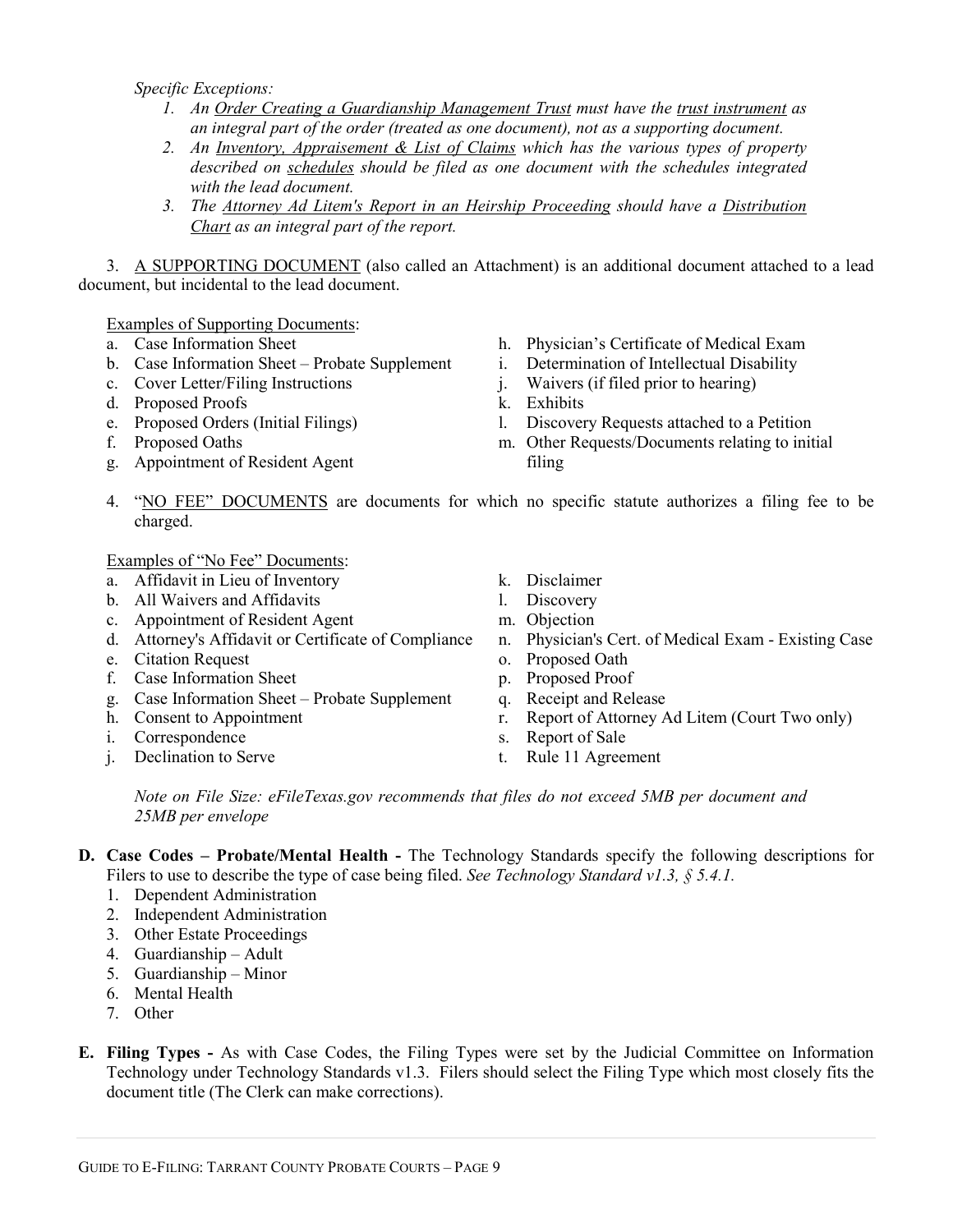1. NEW CASE FILING TYPES Affidavit of Indigency Application

2. SUBSEQUENT FILING TYPES Affidavit of Indigency Annual Account (before 120 days) Annual Account (after 120 days] Annual Report (before 120 days) Annual Report (after 120 days) Answer/Contest/Response Application for Removal - Chapter 48 Application in an Existing Estate Application on Sale of Personal Property (before 120 days) Application on Sale of Personal Property (after 120 days) Application on Sale of Real Property (before 120 days) Application on Sale of Real Property (after 120 days) Bond (before 120 days) Bond (after 120 days) Claim Counter Claim Final Account (before 120 days)

Petition Will/Codicil

> Final Account (after 120 days) Final Report (before 120 days) Final Report (after 120 days) Inventory Inventory - (more than 90 days after pers rep qualifies) Jury Demand Motion No Fee Documents Notice Oath (before 120 days) Oath (after 120 days) Proposed Order Request Suggestion of Need for Guardian - Sec 683 *[1102.002/.003]* Will/Codicil

*Note: It is anticipated that further revisions to the Technology Standards will be made as e-filing is 'rolled out' in more jurisdictions.* 

- **F. As Applied in Tarrant County Probate Courts** The Case Codes and their abbreviations, along with the types of proceedings included under each Case Code, as used in Tarrant County, are:
- 1. DEPENDENT ADMINISTRATION PR
	- a. Dependent Administration
	- b. Dependent Administration and Determination of Heirship
	- c. Dependent Administration with Will Annexed
	- d. Dependent Administration De Bonis Non (of the unadministered property)
- 2. INDEPENDENT ADMINISTRATION PR
- 3. OTHER ESTATE PROCEEDINGS PR
	- a. Muniment of Title
	- b. Determination of Heirship (without administration)
	- c. Motion to Compel Delivery of Will
	- d. Declaratory Judgment
	- e. Sale of Minor's Interest in Property
	- f. Motion to Examine Documents or Open Safe Deposit Box
	- g. Application Requesting Emergency Intervention
	- h. Application for Modification, Construction or Termination of Trust
	- i. Small Estate Affidavit
- 4. GUARDIANSHIP ADULT GD
	- a. Application for Temporary Guardianship
	- b. Application for Temporary and Permanent Guardianship
	- c. Application for Letters of Guardianship
	- d. Court-Initiated Guardianship Investigations (based on Information Letter)
	- e. Application for Creation of Guardianship Management Trust
- 5. GUARDIANSHIP MINOR GD
	- a. Application for Temporary Guardianship
	- b. Application for Temporary and Permanent Guardianship
	- c. Application for Letters of Guardianship
	- d. Court-Initiated Guardianship Investigations (based on Information Letter)
	- e. Application for Creation of Guardianship Management Trust
- 6. MENTAL HEALTH (not e-filed) All mental health filings are made expressly confidential pursuant to Tex. Hlth & Saf. Code Ch. 571 (not e-filed). 7. OTHER
- Emergency Removal, made expressly confidential pursuant to Tex. Hlth & Saf. Code Ch. 48 (not e-filed).

Source: - Tarrant County Probate Clerk Instructional E-Filing Guide: New E-Filing Case Types & Initial Filing Code Selection with Associated Attachments *http://www.tarrantcounty.com/ecountyclerk/lib/ecountyclerk/New\_Efiling\_Case\_Types\_\_Initial \_Filing \_Code\_Selection\_with\_Associated\_Attachments.pdf* 

 - Tarrant County Probate Clerk Instructional E-Filing Guide: Subsequent Filing Codes and Associated Attachments *http://www.tarrantcounty.com/ecountyclerk/lib/ecountyclerk/New\_Tech\_Standards\_Efiling\_Subsequent\_Filing\_Codes.pdf*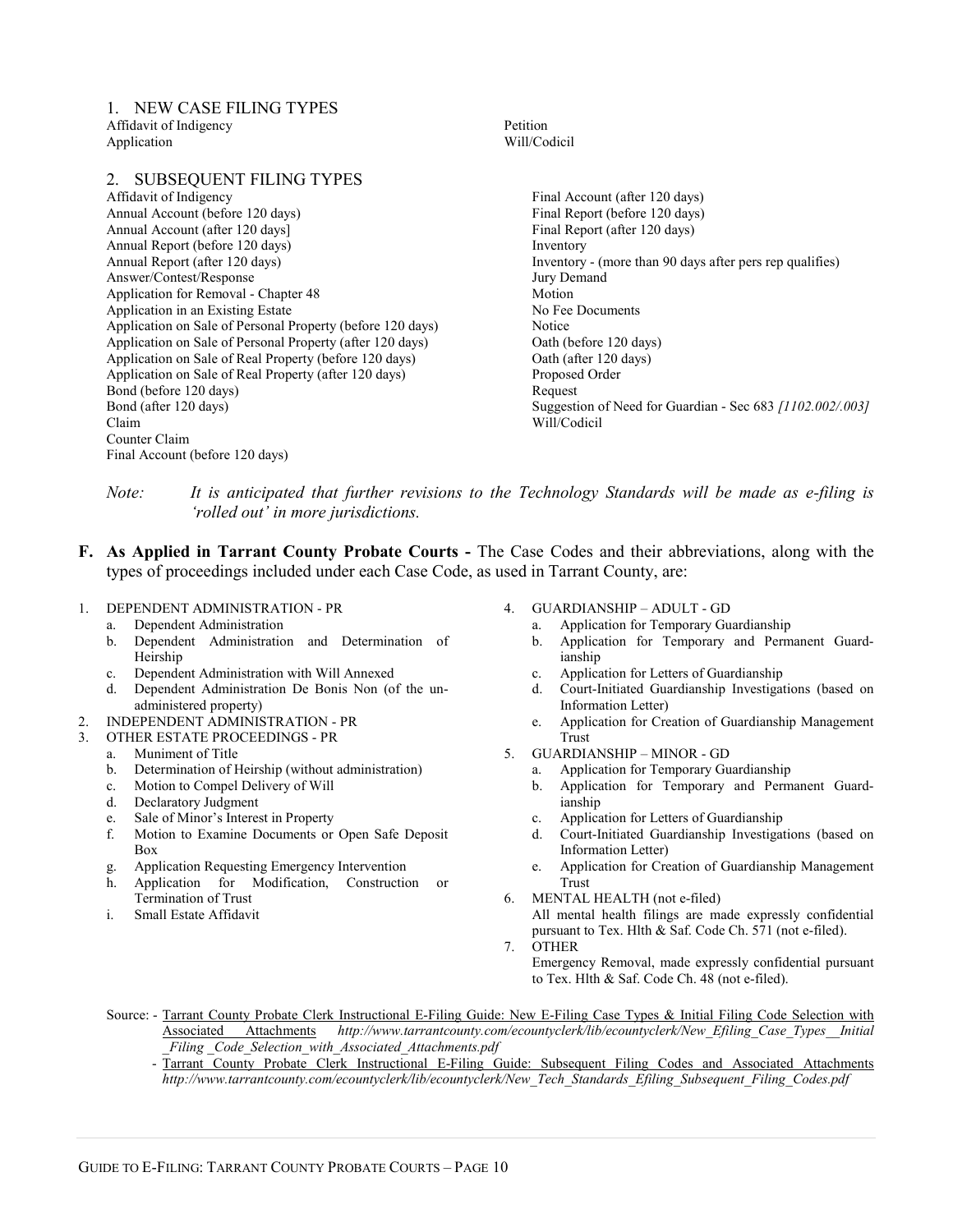#### **H. Cover Letters/Notes to the Clerk**

1. NOTES TO THE CLERK – The e-filing interface allows Filers to make notes to the Clerk for various information matters such as redaction or sensitive data information.

2. COVER LETTERS – It is far preferable, and certainly more professional, to include a cover letter to the clerk (as a separate lead document) on law office letterhead, with whatever instructions the Filer wishes to communicate to the clerk or the court. Cover letters can address matters such as:

- a. Issuance of Citations detailing instructions for service and referencing applicable included fees for copies.
	- 1. Citation Inside County:

*Please issue a personal citation in the above-referenced case for service by the Sheriff or appropriate constable in Tarrant County to:* 

> *John Doe 100 Street Address City, State 00000*

- 2. Citation Outside County:
	- *Please issue a personal citation in the above-referenced case for service outside of Tarrant County to:*

*John Doe 100 Street Address City, State 00000* 

3. Service of Citation by Private Process Server

*Filed on even date herewith are a Motion and Order for Substituted Service. Please route these to the court for review and approval.* 

*Please notify the undersigned by e-mail when the citations may be picked up.* 

4. Attachments to Citation (Service Copies):

*Please print and attach to the citation copies of the following:* 

- *1) Amended Application for Probate of a Copy of a Holographic Will as a Muniment of Title and*
- *2) Copy of the Will.*
- 5. Citation Mailing Instructions

*Please mail the citation and attachments to this law firm at the address above shown, to the attention of \_\_\_\_\_\_\_\_\_\_\_\_.* 

6. Citation: Specific Instructions

*The personal citation to \_\_\_\_\_\_\_\_\_\_ must require her to appear and show cause why foreclosure should or should not be permitted.* 

- b. Ordering Letters *Please issue four (4) additional Letters Testamentary when the Order Admitting will has been signed.*
- c. Certified Copies *Please prepare certified copies of the following documents from the abovereferenced proceeding:* 
	- *1)* Last Will and Testaments of
	- *2) Order Admitting Will to Probate as a Muniment of Title.*
- d. Fee Directions *I have selected the fees when e-filing to fulfill the fee requirements of two personal citations (total of \$8.00), one personal citation served by constable (total of \$75.00), and one copy fee for a copy of the Application to Foreclose, to be served with the personal citation on \_\_\_\_\_\_\_\_\_\_\_\_\_ (total of \$30.00).*

*I have not included a second copy fee of \$30.00. Upon receipt of the personal citation to \_\_\_\_\_\_\_\_\_\_\_\_\_\_\_\_\_\_ by this office, a copy of the Application to Foreclose will be made to be mailed with the personal citation.* 

e. Redaction Filed on even date herewith are a Motion and Order for Redaction of Sensitive Data. Please route these to the court for review and approval and advise the undersigned

 $\overline{\phantom{a}}$  , and the set of the set of the set of the set of the set of the set of the set of the set of the set of the set of the set of the set of the set of the set of the set of the set of the set of the set of the s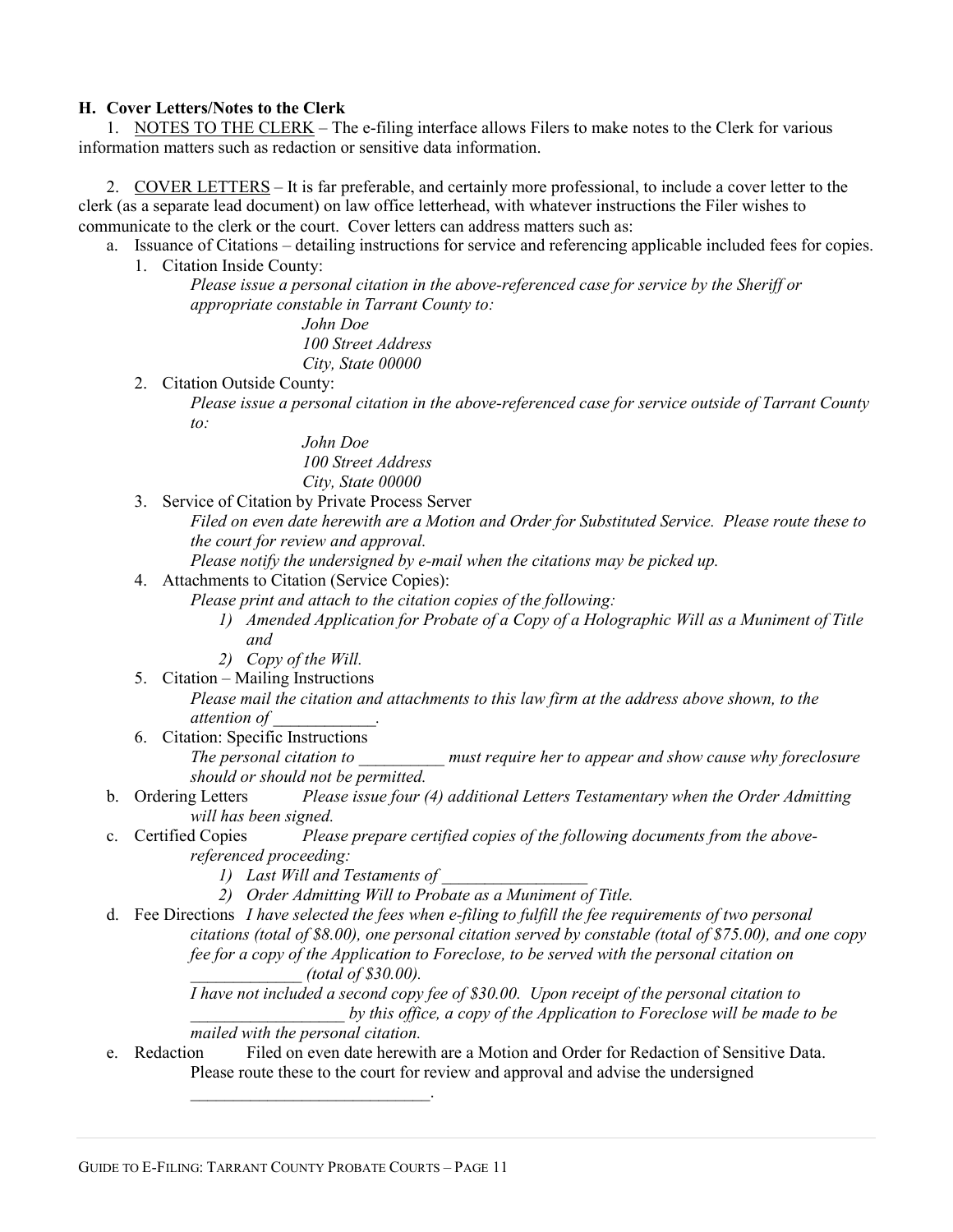#### f. Advice of Sensitive Data

The filed herewith contains sensitive data as defined by Rule 21c. It should not be viewable electronically by the public and should be made a non-public document.

g. Advice of Sensitive Information

The Certificate of Medical Examination filed herewith contains sensitive information made confidential by law. It should not be viewable electronically by the public and should be made a non-public document.

#### **I. Private Process Servers**

- 1. A Motion and Order for Service by Private Process is required in every instance. No standing orders.
- 2. The Clerk should be instructed by Cover Letter regarding issuance of citation for service by the Private Process Server (see above).
- 3. The Private Process Server may deliver the executed return to the attorney, who may then mail or hand–file the executed return to the clerk.

## **J. Effective Time of Filing**

1. WHEN "FILED" - A document is 'filed' when it is tendered to the clerk, or otherwise put under the custody or control of the clerk." Mr. Penguin Tuxedo Rental & Sales, Inc. v. NCR Corp., 787 S.W.2d 371, 372 (Tex. 1990).

2. CONDITIONAL FILING - If a motion or pleading is tendered to the clerk without the filing fee, the motion is "conditionally filed," and when the filing fee is paid, the motion is deemed filed on the day that it was tendered to the clerk for appellate timetable purposes. Jamar v. Patterson, 868 S.W.2d 318, 319 (Tex. 1994), Tate v. E.I. DuPont de Nemours & Co., 934 S.W.2d 83, 84, 40 Tex. Sup. Ct. J. 103 (Tex. 1996).

3. NO REFUSAL TO FILE: - The clerk shall not refuse to accept a pleading for filing (Jamar, *supra*), but may consider it conditionally filed until the filing fee is paid.

4. CONDITIONAL FILING DATE CONTROLS - Except in an emergency or other unusual circumstances, the court should not consider a pleading until the fee is paid, but the conditional filing date controls for appellate purposes. Jamar, *supra*; In re Lewis, 185 S.W.3d 615 (Tex. App. Waco, March 15, 2006, no pet.).

An e-filed document is considered timely filed if it is electronically filed at any time before midnight (in the court's time zone) on the filing deadline, subject to 1) the exception for filing on a weekend or legal holiday or 2) if the document requires a motion and order before it can be filed. *Rule 21(f)(5)*

## **K. Return of Filed Documents for Correction**

1. RETURN FOR CORRECTION - Even though the clerk cannot refuse to file a document, under Rule  $21(f)(11)$ , the clerk may identify the error to be corrected and state a deadline for the party to resubmit the document in a conforming format. Also, under Rule 21c(e), regarding documents containing sensitive data, the clerk may identify the error to be corrected and state a deadline for the party to resubmit a redacted, substitute document.

2. LIMITED REASONS FOR RETURN - Since the adoption of the Technology Standards v1.3 on March 21, 2014, a clerk may request a Filer to correct an e-filed document only for the following reasons. The request must state the reason and reference any supporting authority as follows:

| <b>Category</b><br><b>Insufficient Fees</b> | Reason<br>Fees submitted are insufficient. Please<br>resubmit your filing with the correct<br>case type/filing type. (provide short<br>summary as to what fees were not included.) | <b>Authority</b><br>TRCP 99(d) & Gov't<br>Code $\S$ §51.317(a),<br>$51.318(b)(7)$ & $(8)$ ;<br>Local Gov't Code §§<br>118.052, 118.121, or<br>118.131 |
|---------------------------------------------|------------------------------------------------------------------------------------------------------------------------------------------------------------------------------------|-------------------------------------------------------------------------------------------------------------------------------------------------------|
| <b>Insufficient Funds</b>                   | Credit Card was declined. Please resubmit<br>with a valid method of payment.                                                                                                       | TRCP $99(d)$ ; & Gov't<br>Code $\S$ §51.317(a),<br>51.318(b)(7) & (8);                                                                                |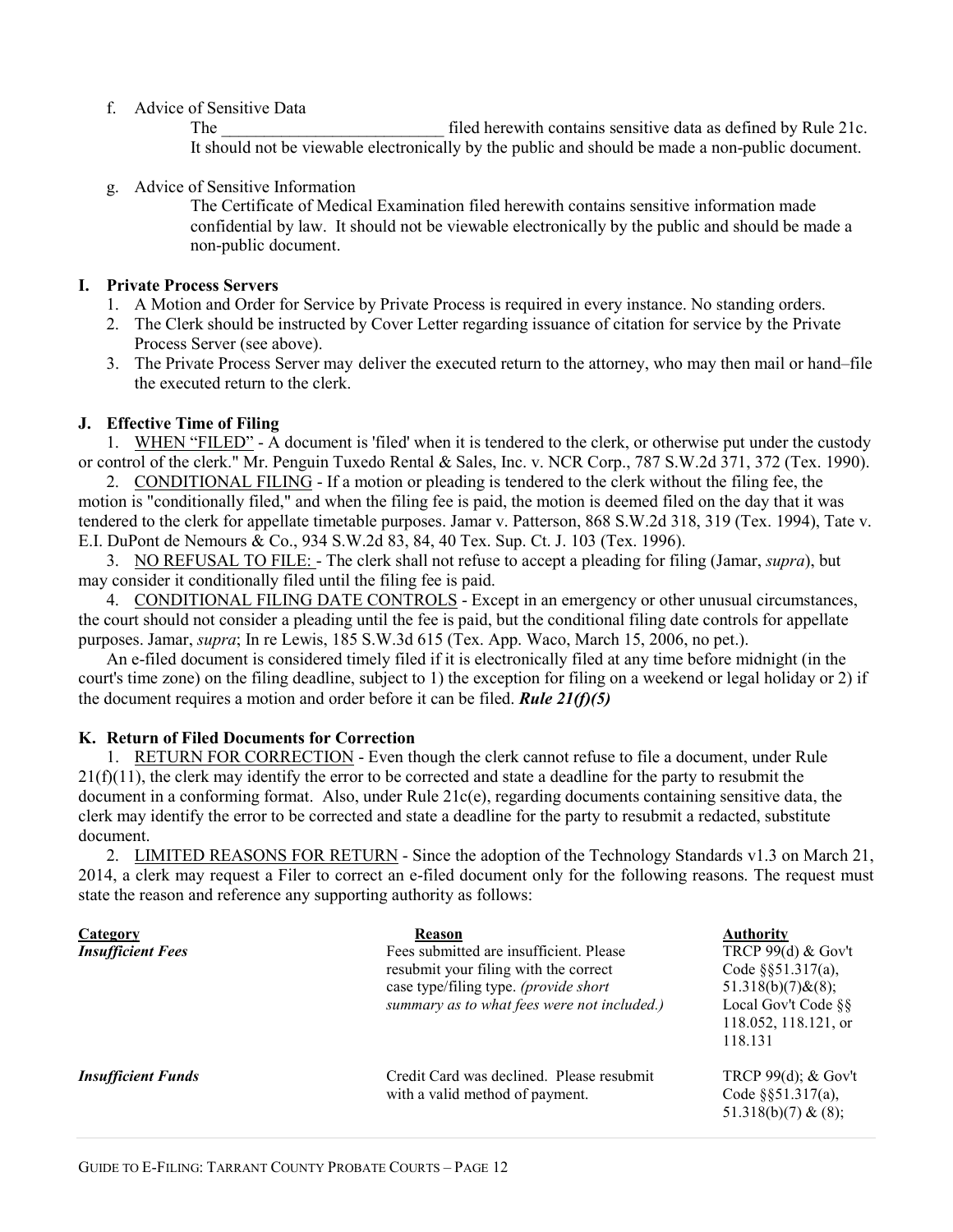|                                          |                                                                                                                                                                                                                                                                                                                                                                              | 118.131                                                                                                                     |
|------------------------------------------|------------------------------------------------------------------------------------------------------------------------------------------------------------------------------------------------------------------------------------------------------------------------------------------------------------------------------------------------------------------------------|-----------------------------------------------------------------------------------------------------------------------------|
| <b>Document Addressed to Wrong Clerk</b> | The document is addressed to a court for<br>which this clerk's office does not accept<br>filings. Please correct or re-file with the<br>appropriate clerk's office.                                                                                                                                                                                                          |                                                                                                                             |
| <b>Incorrect/Incomplete Information</b>  | Please resubmit using the correct<br>Cause number<br>Case Type<br>$\blacksquare$<br>Case Category<br>Filing Code<br>Party Names on document(s)                                                                                                                                                                                                                               |                                                                                                                             |
| <b>Incorrect Formatting</b>              | Please resubmit the document<br>By rotating the document so that the<br>$\frac{1}{2}$<br>file mark will appear in the upper<br>right corner<br>In text searchable pdf<br>$\blacksquare$<br>Directly converted to pdf if possible<br>$\blacksquare$<br>With a 300dpi resolution<br>$\blacksquare$<br>With a page size of 8.5"xll"<br>$\blacksquare$<br>With no embedded fonts | TRCP 21 $(f)(8)$                                                                                                            |
| pdf Documents Combined                   | You have submitted multiple documents for<br>filing in a single pdf. The file-mark will only<br>appear on documents submitted as lead<br>documents. Please file all lead documents as<br>separate pdf documents.                                                                                                                                                             |                                                                                                                             |
| <b>Illegible/Unreadable</b>              | Please resubmit in a format that is legible.                                                                                                                                                                                                                                                                                                                                 |                                                                                                                             |
| <b>Sensitive Data</b>                    | Please resubmit in five (5) business days with<br>all sensitive data redacted:<br>DL, SSN, Passport Number, Tax ID<br>Number, Government Issued ID Number<br>Bank Account Number, Credit Card<br>Number, Financial Account Number<br>Birth Date, Home Address and name<br>$\blacksquare$<br>of any person who was a minor when<br>the suit was filed.                        | TRCP $21c$ (a-f)<br>NOTE:<br>Family Code §§<br>102.008 & 105.006<br>require identification<br>of a child by name<br>and DOB |

Local Gov't Code §§ 118.052; 118.121; or

*Tex. Rules Civ. Proc. 21f(11); Judicial Committee on Information Technology - Technology Standards v1.3 - March 21, 2014* 

4. EFFECTIVE FILING DATE WHEN RETURNED FOR CORRECTION - Even though a non-conforming document may be returned for correction, it is still effectively filed when it has been transmitted to the filing party's electronic filing service provider, subject to the exceptions in Rule  $21(f)(5)$ .

*Note: Show the Court your receipt and the history of the transaction if there is a question.* 

## **L. E-Service**

1. NOTICE TO OTHER PARTIES AND THE COURT – accomplished by designating the person or entities to receive a copy of the e-filed document.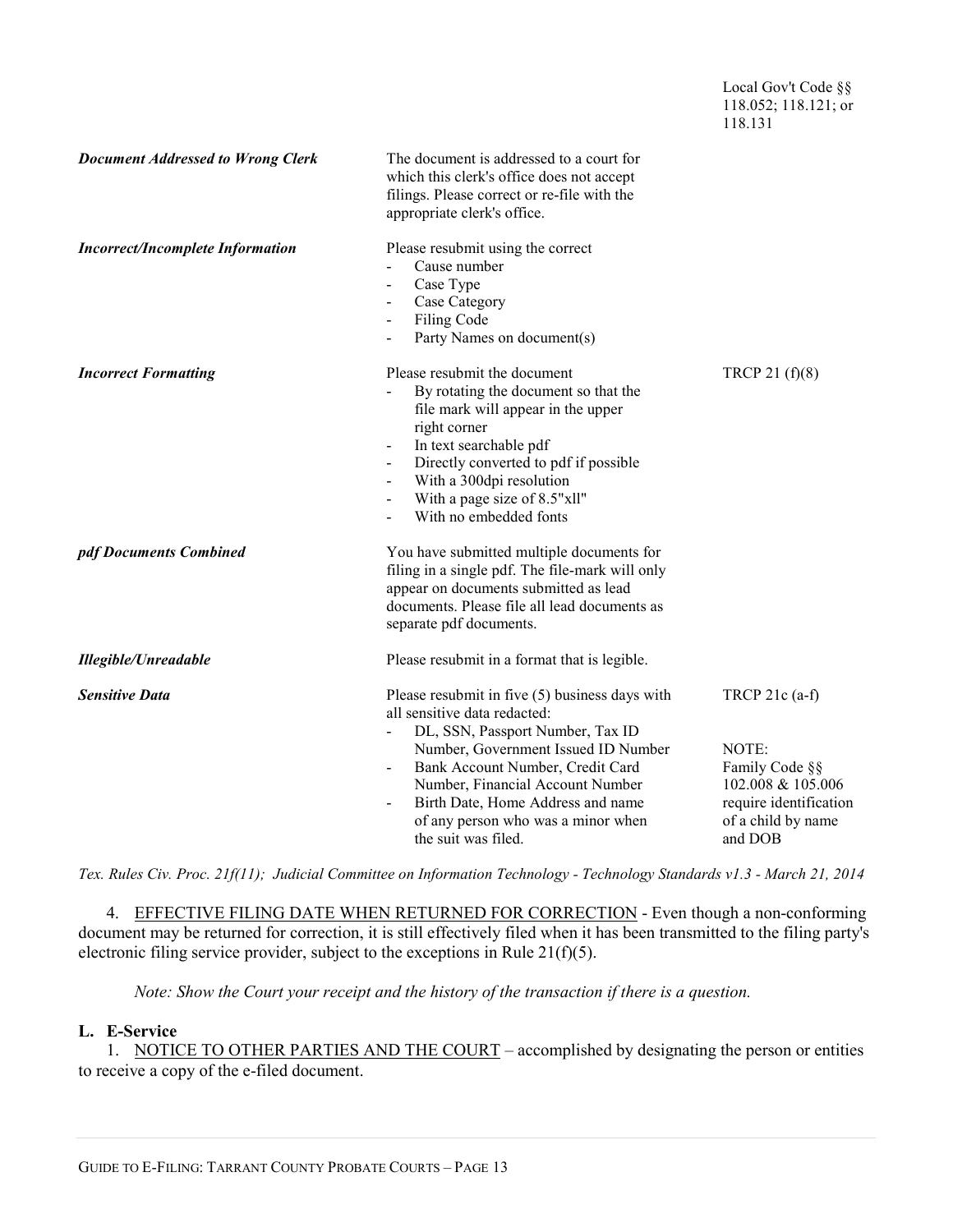*Note: The Attorney Ad Litem and Guardian Ad Litem should use e-service to ensure the Guardianship Investigator is kept apprised of the activities of an ad litem in a case.* 

2. COMPLETION OF SERVICE - E-Service is complete on transmission of the document to serving party's EFSP, therefore the "Mailbox Rule" (adding three days to the notice period) does not apply to E-Service. *Rule 21a(b)(3)* 

However, e-filed documents pertaining to hearings scheduled within three days are still subject to the "threeday rule" of *Rule 21(b)*: *Service of Notice of Hearing. An application to the court for an order and notice of any hearing thereon, not presented during a hearing or trial, must be served upon all other parties not less than three days before the time specified for the hearing, unless otherwise provided by these rules or shortened by the court.* 

*Note: What this means is that, although service of a notice is effective when e-mailed, three days advance notice on other parties is still required before a hearing.* 

#### **M. File the Document**

EFFECTIVE TIME OF FILING - A document is considered timely filed if it is electronically filed at any time before midnight (in the court's time zone) on the filing deadline. An electronically filed document is deemed filed when transmitted to the filing party's electronic filing service provider except:

- a. if a document is transmitted on a Saturday, Sunday or legal holiday, it is deemed filed on the next day that is not a Saturday. Sunday, or legal holiday: and
- b. if a document requires a motion and an order allowing its filing, it is deemed filed on the date the motion is granted. If a document is untimely due to a technical failure or a system outage, the filing party may seek appropriate relief from the court. *Rule 21(f)(5)*

#### **N. Confirmation and Acceptance**

1. CONFIRMATION – eFileTexas.com will send an automated filing confirmation by email, both when the portal receives the filing and also when the Clerk's Office accepts the filing. *Rule 21(f)(3)* 

2. ACCEPTANCE - Once the clerk has accepted the document for filing, the Filer will receive notification by e-mail.

*Note: The notification from the clerk may contain important information in the "comments section" of the notification.* 

*Note: If a filing is accepted as conditional filing, citation may issue.* 

## **VI. SPECIFIC PROCEDURES**

#### **A. Filings by Attorneys Ad Litem and Guardians Ad Litem**

1. WAIVER PROVIDED - Attorneys Ad Litem and Guardians Ad Litem appointed in the Probate Courts of Tarrant County are not subject to being charged filing fees by the county clerk. See Tex. Est Code § 1052.051(e); See also Appendix Two: Standing Order on Waiver of Filing Fees of Attorneys Ad Litem and Guardians Ad Litem.

2. WAIVER ACCOUNT STATUS - To ensure waiver of filing fees when e-filing as an ad litem, a "waiver" account must be designated in the "Firm Administration" (or similar) section of the EFSP Account.

- 3. PARTICULAR SITUATIONS
	- A. Attorney Ad Litem Heirship
		- 1. e-File Original Answer (Lead Document)
		- 2. e-File Report (Lead Document with Distribution Chart as integral part)
		- 3. e-File Sworn Statement of Services and Expenses by Attorney Ad Litem in Heirship Determination
	- B. Attorney Ad Litem Guardianship
		- 1. e-File Original Answer (Lead Document)
		- 2. e-File Report (Court Two Only)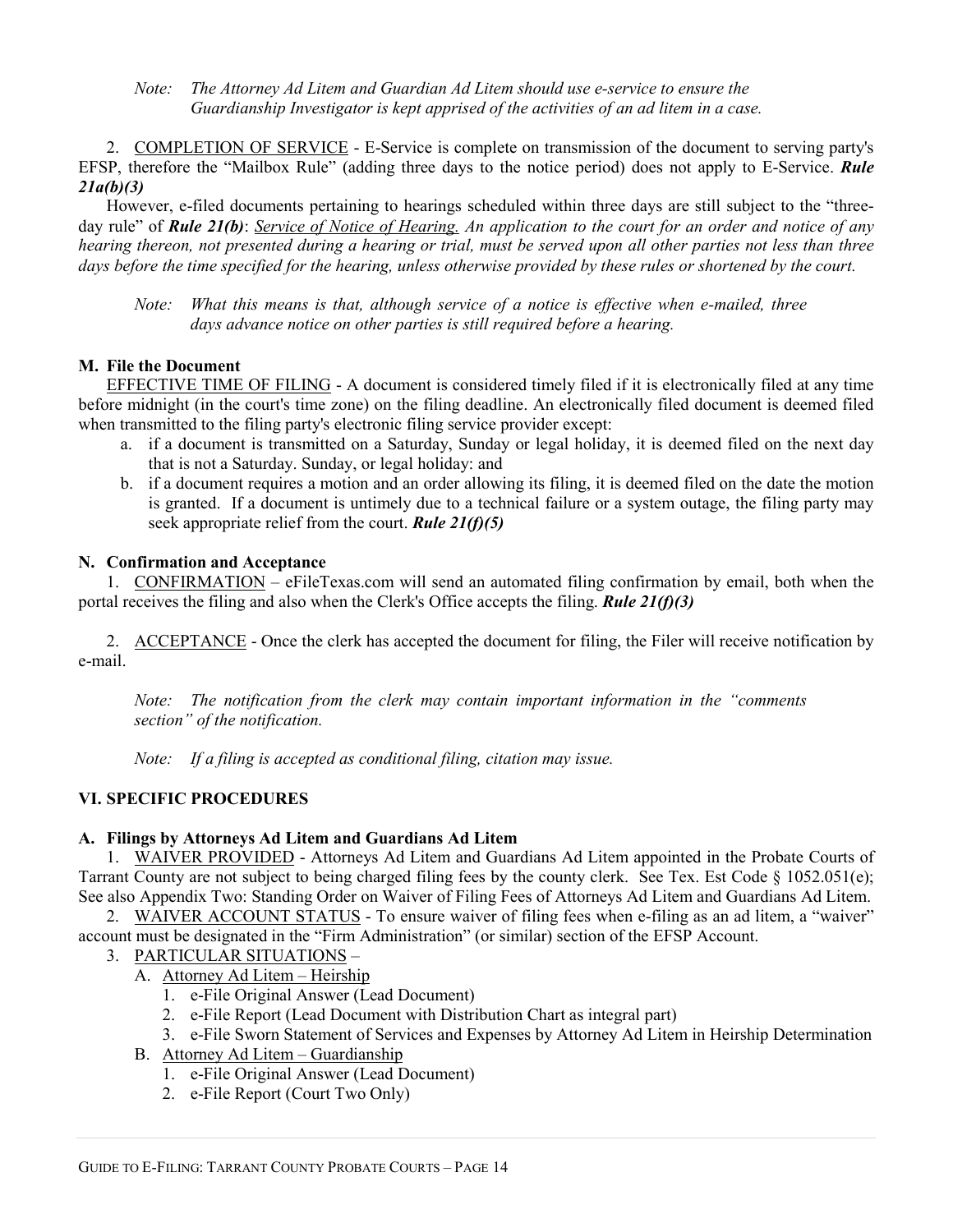- 3. e-File Sworn Statement of Services and Expenses by Appointee in Court-Initiated Guardianship or Application for Payment of Fees and Expenses of Ad Litem ("Private Pay or County Pay in Excess of Set Fee")
- C. Guardian Ad Litem Guardianship
	- 1. e-File Entry of Appearance (Lead Document)
	- 2. e-File Report (Lead Document)
	- 3. e-File Sworn Statement of Services and Expenses by Appointee in Court-Initiated Guardianship or Application for Payment of Fees and Expenses of Ad Litem ("Private Pay or County Pay in Excess of Set Fee")

#### **B. Filings By Non-Attorneys**

- 1. GUARDIANSHIP INFORMATION LETTERS (Tex. Est. Code Ch. 1102.001)
	- A. From County Website: Individual with information about a person domiciled or found in the county who is believed to be incapacitated (Tex. Est. Code §1102.001) is referred to the County Website and opens Information Letter (pursuant to Tex. Est. Code  $\S$  1102.003). The Individual may then either:
		- 1. print out and manually complete and sign the form (unsworn affirmation or notary acknowledgment) or
		- 2. complete the form on-line, print out and sign the form (unsworn affirmation or notary acknowledgment) and
		- 3. mail the form to the Court or Clerk.
	- B. From Court Investigator: Individual contacts the Court with information about a person domiciled or found in the county who is believed to be incapacitated. (Tex. Est. Code §1102.001).
		- 1. Court Investigator sends e-mail to Individual with link to the Information Letter on court website; or
		- 2. Court Investigator gives Individual the reference to the court website; or
		- 3. Court Investigator mails a paper copy of the Information Letter to the Individual to complete and return;
		- 4. Individual completes and returns the Information Letter either manually or electronically as above and mails the Information Letter to the Court or Clerk.

## 2. GUARDIAN OF THE PERSON - ANNUAL REPORTS (Tex. Est. Code § 1163.101)

- A. The Court Investigator will notify Guardians of the Person that the Annual Report is due, pursuant to Tex. Est. Code §1163.101, and determine if they wish to file their required Annual Report electronically.
- B. If the Guardian of the Person agrees, execution of a "Subscription Agreement" will be obtained from the Guardian regarding penalties for misuse of the county e-mail system.
- C. Upon receipt of the executed Subscription Agreement, the Guardian of the Person will be provided a link to the form of the Annual Report on the court website.
- D. The Guardian of the Person then:
	- 1. saves the blank report to their own computer,
	- 2. completes the report, using the unsworn affirmation,
	- 3. saves a copy of the completed report to their own computer, and
	- 4. attaches a copy of the completed report as an attachment to an e-mail to the County Clerk at: *GuardianofthePersonReports@tarrantcounty.com*  The subject line of the e-mail must contain the following: "GOPR (current year); Guardianship of [Name of Ward], No. [Cause #]."
- E. The clerk then acknowledges receipt of the submission by reply e-mail and processes the document.
- 3. SIMILAR FILINGS The same procedure may be employed for:
	- A. Guardian of the Person Final Reports (Tex. Est. Code Ch. 1163.101)
	- B. Guardian of the Person Annual Accounts (Tex. Est. Code Ch. 1163.101)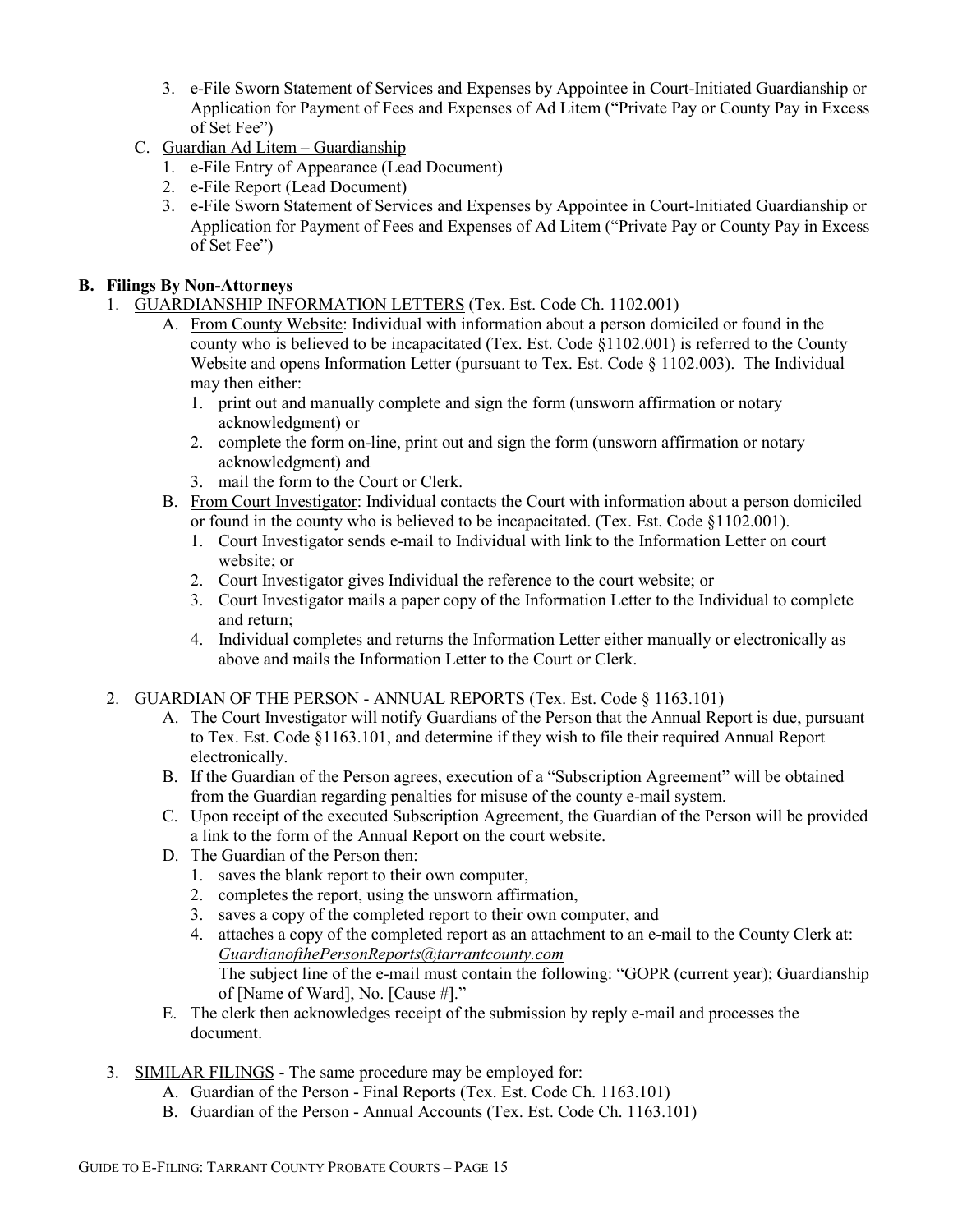C. Guardian of the Person - Final Accounts (Tex. Est. Code Ch. 1163.101)

## **C. Curative Filings**

If the court advises a Filer prior to a hearing that additional documents will be required which have not been previously filed (e.g. waivers, appointment of resident agent, etc.), these must be e-filed. This should be done far enough in advance for the documents to make it into the court's system for the hearing.

*Note:* This will sometimes make the difference (as in the case of an Appointment of Resident *Agent) of whether the Applicant is statutorily disqualified or not.* 

#### **D. Submission of Unredacted Audit Materials Upon Request of Auditor**

- 1. The e-filing rules require:
	- a. complete redaction of identifying information on financial accounts and
	- b. retention of the unredacted original filed document. *(Rule 21c(c))*

2. Upon request of the court's auditor, when it is necessary for the court's auditor to review inventories, accountings and other filings containing sensitive data, the Filer will deliver to the auditor, in electronic form, a complete and *unredacted* copy of the filed documents and necessary back-up documents as required by the auditor to ensure compliance with the requirements of the Texas Estates Code.

#### **E. Setting Procedures, Hearing Procedures and Vacation Notices**

- 1. SETTING REQUESTS **Form:** *Appendix Four*
	- A. Request a setting by e-mail to the Court Coordinator, specifying:
		- 1. Regarding the Hearing:
			- a. style and number of the proceeding,
			- b. date, time, and duration of hearing,
			- c. type of hearing requested,
			- d. other attorneys involved,
			- e. whether a court reporter will be required,
			- f. whether a language or hearing interpreter will be required,
			- g. any other accommodations (disability, etc.), and
			- h. (in a guardianship) that the Court Investigator has audited the case file and approved the case for setting.
		- 2. Regarding the Requestor, all information required to be provided by Tex. Rules Civ. Proc. 57.
	- B. Confirm the requested setting by e-mail to:
		- - b. Probate Court Two: for Judge:

1. a. Probate Court One: hbeyer@tarrantcounty.com<br>b. Probate Court Two: for Judge: taclay@tarrantcounty.com for Assoc. Judge: cepollard@tarrantcounty.com

- 2. Include in the Subject line:
	- a. the name of the Decedent or Ward and
	- b. the Cause Number.
- C. Notify It is the responsibility of the Party requesting the setting to notify all other necessary parties (including their own clients, counsel for opposing parties, ad litems and self-represented individuals).
- 2. COURT REPORTERS AND INTERPRETERS are provided on a contract basis. Parties who request contract services and who fail to appear or untimely cancel the hearing may be taxed with the costs of the contract services.
- 3. CANCELLATIONS OF HEARINGS should be made no later than twenty-four (24) hours in advance.

## *Note: Notifying the County Clerk's office of a cancellation of a hearing or e-filing a letter or other pleading referencing a settlement or cancellation of a hearing*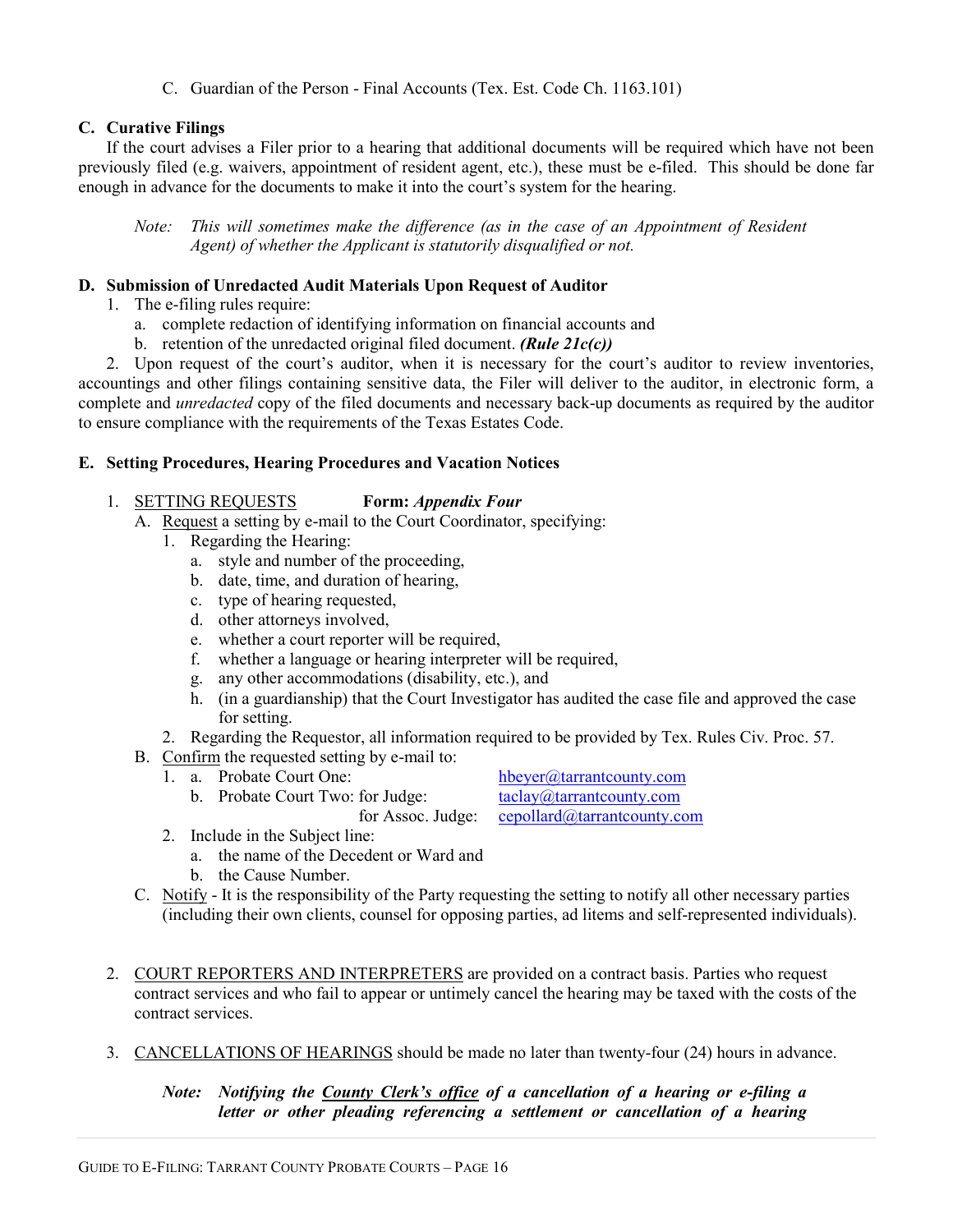#### *without e-service on the court is NO notice to the court. Failure to notify the Court of cancelled hearings may result in the cancelling party being taxed with any costs incurred by the county.*

4. VACATION NOTICES **Form:** *Appendix Five*

A. Notify BOTH the Clerk and the Court of vacation schedules, etc. as follows

- 
- 
- 1. Probate Clerk: ProbateAttorneyVacationLetters@tarrantcounty.com
- 2. a. Probate Court One: hbeyer@tarrantcounty.com b. Probate Court Two: for Judge: taclay@tarrantcounty.com for Assoc. Judge: cepollard@tarrantcounty.com
- B. Include in the Subject line:
	- a. the name of the Decedent or Ward and
	- b. the Cause Number.
- C. Specify the dates during which the Filer is requesting that no hearing, trials, depositions, other court appearances are to be set or discovery is to be forwarded which requires a response.

## **VII. SPECIFIC PROCEDURES: STEP-BY-STEP**

## **A. Probate of Will and Issuance of Letters Testamentary**

- 1. DRAFT PLEADINGS, ELECTRONICALLY SIGN
- 2. PREPARE DIGITAL COPY OF WILL (see above for comment re handling of original will)
- 3. e-FILE
	- A. Application to Probate Will and for Issuance of Letters Testamentary (Lead Document)
		- 1. Cover Letter/Filing Instructions (Supporting Document)
			- Request issuance of citation
			- Order/Pre-Pay for additional copies of Proof of Death, Order and Oath (additional fee required)
			- Order/Pre-Pay for additional Letters Testamentary, etc. (additional fee required)
			- Order/Pre-Pay for certified copies of the Order
			- Arrange to pick up or have documents mailed
			- Other requests
		- 2. Case Information Sheet (Supporting Document)
		- 3. Case Information Sheet Probate Supplement (Supporting Document)
		- 4. Appointment of Resident Agent/Waivers (as applicable) (Supporting Document)
		- 5. Other documents relating to initial filing
	- B. Last Will & Testament/ Codicil(s) (as separate Lead Document(s))
- 4. DELIVER ORIGINAL WILL TO CLERK WITHIN THREE BUSINESS DAYS
- 5. REQUEST SETTING: e-Mail Request to Court Coordinator *(see page 17 above)*

| Probate Court One: |            | hbeyer@tarrantcounty.com                      |
|--------------------|------------|-----------------------------------------------|
| Probate Court Two: | for Judge: | $taclay@\text{tarr}$ and tack-                |
|                    |            | for Assoc. Judge: cepollard@tarrantcounty.com |

## 6. COMPLETE HEARING DOCUMENTS (*blanks filled in*):

- Proposed Proof of Death and Other Facts
- Proposed Order Admitting Will
- Proposed Oath
- 7. e-FILE COMPLETED HEARING DOCUMENTS (as Lead Documents) three (3) days in advance of hearing date
- 8. ATTEND AND PARTICIPATE IN HEARING: Execute Proof of Death and Oath (if no bond required).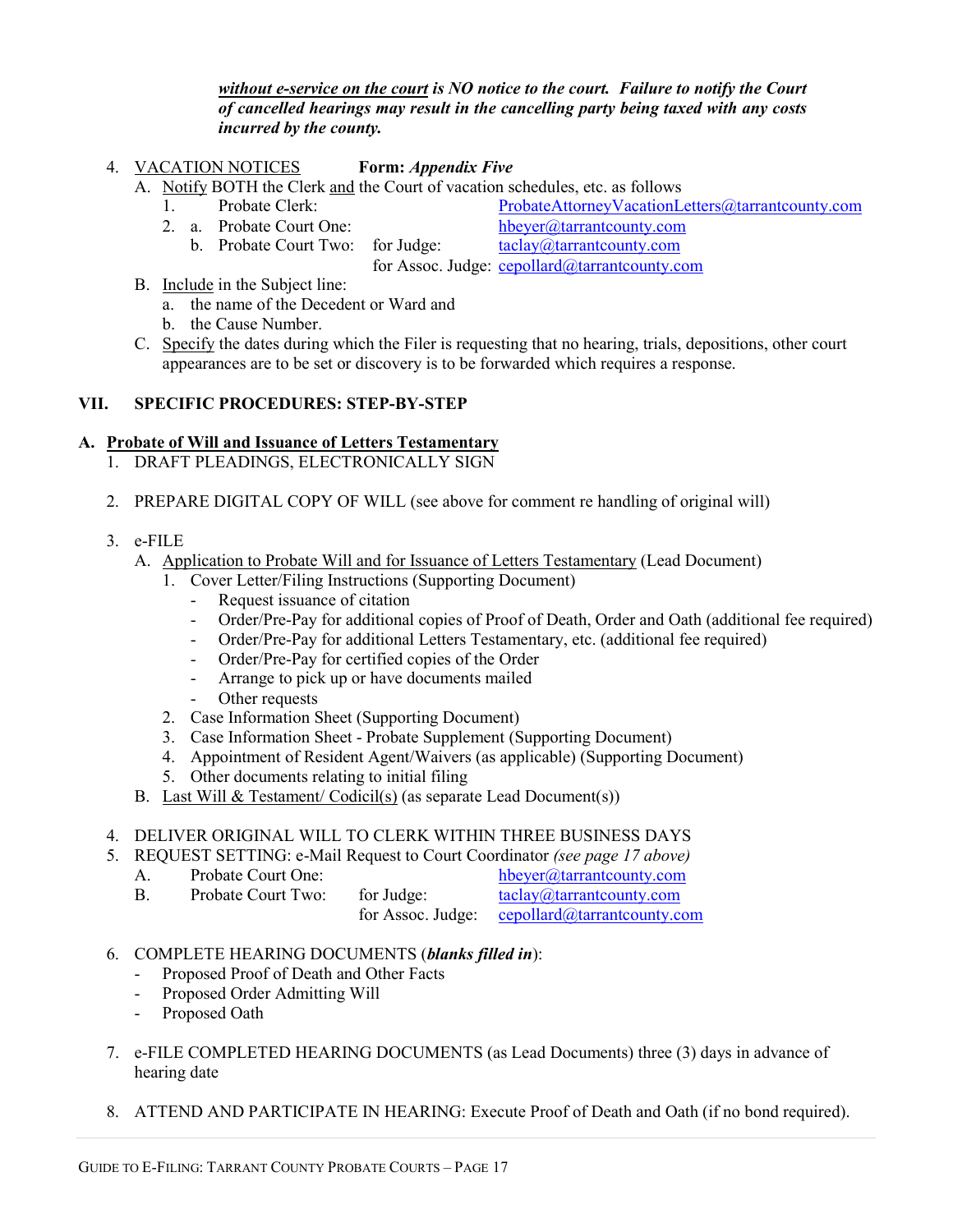- 9. HAND-FILE ORIGINAL OF EXECUTED BOND (if required) (e-file executed Oath (Lead Document) or hand-file with original of executed bond)
- 10. PICK UP LETTERS/ COPIES/ CERTIFIED COPIES
- 11. e-FILE NOTICES per Tex. Est. Code Ch. 308
	- Affidavit or Certificate (Lead Document)
	- Cover Letter (Supporting Document)
- 12. e-FILE NOTICES TO CREDITORS
	- Copies of Notices or Affidavits Required by Statute (e-affirmation or scanned)
	- Publisher's Affidavit (e-affirmation or scanned)
- 13. e-FILE INVENTORY, APPRAISEMENT & LIST OF CLAIMS (Lead Document) (e-affirmation or scanned) (or) e-FILE AFFIDAVIT IN LIEU ON INVENTORY (Lead Document) (e-affirmation or scanned

#### **B. Probate of Will as a Muniment of Title**

- 1. DRAFT PLEADINGS, ELECTRONICALLY SIGN
- 2. PREPARE DIGITAL COPY OF WILL (see above for comment re handling of original will)
- 3. e-FILE
	- A. Application to Probate Will as a Muniment of Title (Lead Document)
		- 1. Cover Letter/Filing Instructions (Supporting Document)
			- Request issuance of citation
			- Order/Pre-Pay for additional copies of Proof of Death, Order and Oath (additional fee required)
			- Order/Pre-Pay for certified copies of the Order
			- Arrange to pick up or have documents mailed
			- Other requests
		- 2. Case Information Sheet (Supporting Document)
		- 3. Case Information Sheet Probate Supplement (Supporting Document)
		- 4. Other documents relating to initial filing
	- B. Last Will & Testament/ Codicil(s) (as separate Lead Document(s))
- 4. DELIVER ORIGINAL WILL TO CLERK WITHIN THREE BUSINESS DAYS
- 5. REQUEST SETTING: e-Mail Request to Court Coordinator *(see page 17 above)*
	- A. Probate Court One: hbeyer@tarrantcounty.com B. Probate Court Two: for Judge: taclay@tarrantcounty.com
		- for Assoc. Judge: cepollard@tarrantcounty.com
- 6. COMPLETE HEARING DOCUMENTS (*blanks filled in*):
- Proposed Proof of Death and Other Facts
- Proposed Order Admitting Will
- 7. e-FILE COMPLETED HEARING DOCUMENTS (as Lead Documents) three (3) days in advance of hearing date
- 8. ATTEND AND PARTICIPATE IN HEARING: Execute Proof of Death and Other Facts
- 9. PICK UP COPIES/CERTIFIED COPIES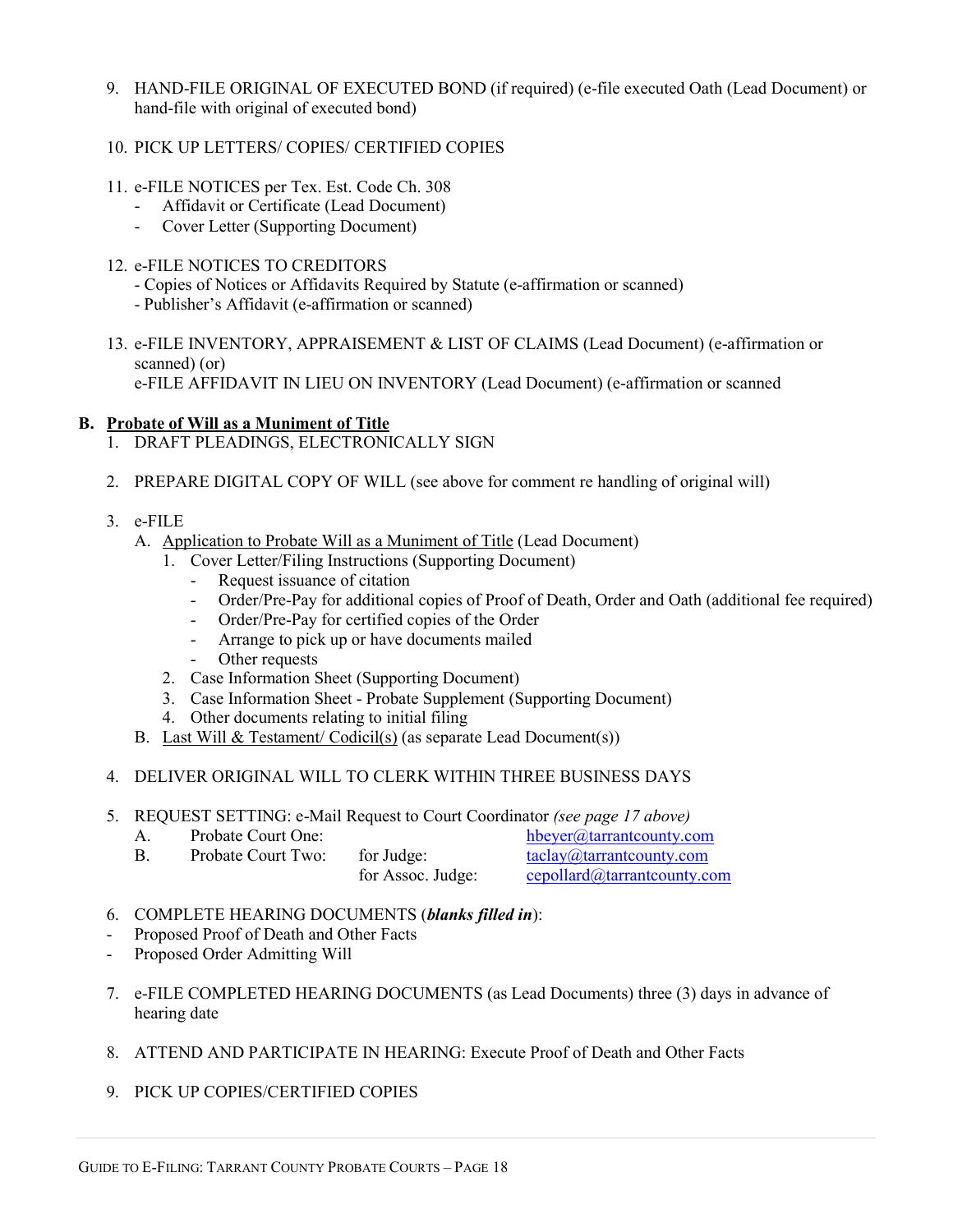## **C. Court-Created Independent Administration - Testate Estate - Tex. Est. Code 401.002**

- 1. DRAFT PLEADINGS, ELECTRONICALLY SIGN
- 2. PREPARE DIGITAL COPY OF WILL (see above for comment re handling of original will)
- 3. e-FILE
	- A. Application to Probate Will and for Issuance of Letters Testamentary (or Letters of Independent Administration with Will Annexed) (Lead Document)
		- 1. Cover Letter/Filing Instructions (Supporting Document)
			- Request issuance of citation
			- Order/Pre-Pay for additional copies of Proof of Death, Order and Oath (additional fee required)
			- Order/Pre-Pay for additional Letters Testamentary, etc. (additional fee required)
			- Order/Pre-Pay for certified copies of the Order
			- Arrange to pick up or have documents mailed
			- Other requests
		- 2. Case Information Sheet (Supporting Document)
		- 3. Case Information Sheet Probate Supplement (Supporting Document)
		- 4. Executed Waiver(s) of Citation and Entry of Appearance, Joinder in Application, Agreement as to Independent Administration, Designation of Independent Administrator and Request for Independent Administration from each Distributee/Heir (Supporting Document) *Note: Unless the Application for Independent Administration is verified, the Applicant must also file a Waiver, etc. See Page 7 above regarding e-verifications.*
		- 5. Appointment of Resident Agent/Waivers (as applicable) (Supporting Document)
		- 6. Other documents relating to initial filing
	- B. Last Will & Testament/ Codicil(s) (as separate Lead Document(s))
- 4. DELIVER ORIGINAL WILL TO CLERK WITHIN THREE BUSINESS DAYS
- 5. REQUEST SETTING: e-Mail Request to Court Coordinator *(see page 17 above)*
	- A. Probate Court One: hbeyer@tarrantcounty.com
	- B. Probate Court Two: for Judge: taclay@tarrantcounty.com

for Assoc. Judge: cepollard@tarrantcounty.com

- 6. COMPLETE HEARING DOCUMENTS (*blanks filled in*):
	- Proposed Proof of Death and Other Facts
	- Proposed Order Admitting Will and Granting Letters Testamentary (or Letters of Independent Administration with Will Annexed)
	- Proposed Oath
- 7. e-FILE COMPLETED HEARING DOCUMENTS (as Lead Documents) three (3) days in advance of hearing date
- 8. ATTEND AND PARTICIPATE IN HEARING: Execute Proof of Death and Oath (if no bond required)
- 9. HAND-FILE ORIGINAL OF EXECUTED BOND (if required) (e-file executed Oath (Lead Document) or hand-file with original of executed bond)
- 10. PICK UP LETTERS/ COPIES/ CERTIFIED COPIES
- 11. e-FILE NOTICES per Tex. Est. Code Ch. 308
	- Affidavit or Certificate (Lead Document)
	- Cover Letter (Supporting Document)
- 12. NOTICE TO CREDITORS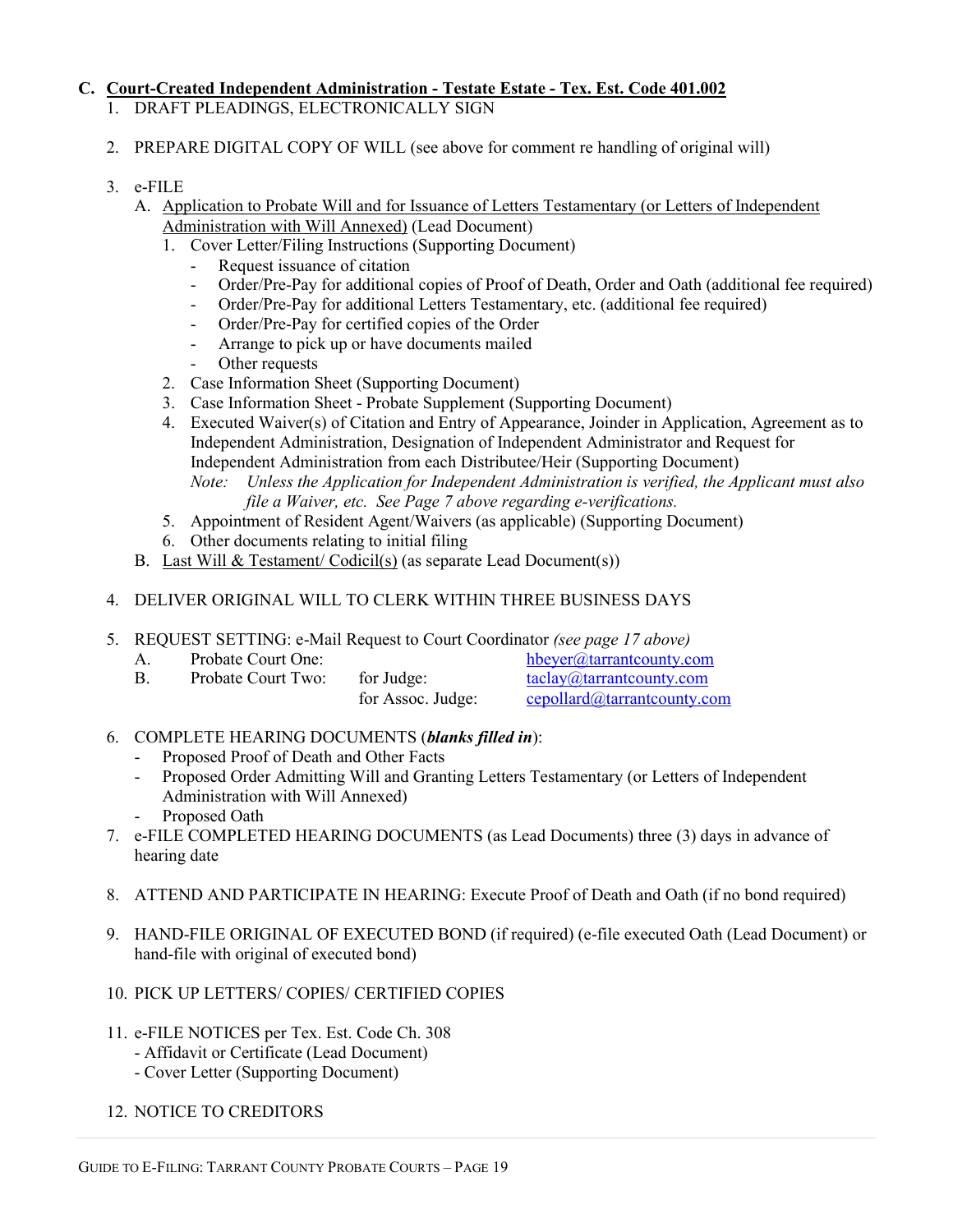- Copies of Notices or Affidavits Required by Statute (e-affirmation or scanned)

- Publisher's Affidavit (e-affirmation or scanned)

13. e-FILE INVENTORY, APPRAISEMENT & LIST OF CLAIMS (Lead Document) (e- affirmation or scanned) (or) e-FILE AFFIDAVIT IN LIEU (Lead Document) (e-affirmation or scanned)

## **D. Court-Created Independent Administration - Intestate Estate - Tex. Est. Code 401.003**

- 1. DRAFT PLEADINGS, ELECTRONICALLY SIGN
- 2. e-FILE
	- A. Application for Determination of Heirship, Creation of Independent Administration and Issuance of Letters of Independent Administration (Lead Document)
		- 1. Cover Letter/Filing Instructions (Supporting Document)
			- Request issuance of citation
			- Order/Pre-Pay for additional copies of Proof of Death, Order and Oath (additional fee required)
			- Order/Pre-Pay for additional Letters if Independent Administration (additional fee required)
			- Order/Pre-Pay for certified copies of the Order
			- Arrange to pick up or have documents mailed
			- Other requests
		- 2. Case Information Sheet (Supporting Document)
		- 3. Case Information Sheet Probate Supplement (Supporting Document)
		- 4. Executed Waiver(s) of Citation and Entry of Appearance, Joinder in Application, Agreement as to Independent Administration, Designation of Independent Administrator and Request for Independent Administration from each Distributee/Heir (Supporting Document) *Note: Unless the Application for Independent Administration is verified, the Applicant must also file a Waiver, etc. See Page 7 above regarding e-verifications.*
		- 5. Appointment of Resident Agent/Waivers (as applicable) (Supporting Document)
		- 6. Other documents relating to initial filing
- 4. MAIL, HAND DELIVER OR CERTIFIED PAYMENT OF ATTORNEY AD LITEM DEPOSIT: \$400.00
- 5. REQUEST SETTING: e-Mail Request to Court Coordinator *(see page 17 above)*
	- A. Probate Court One: hbeyer@tarrantcounty.com
	- B. Probate Court Two: for Judge: taclay@tarrantcounty.com
- - for Assoc. Judge: cepollard@tarrantcounty.com<br>
	C. e-Serve Attorney Ad Litem e-Serve Attorney Ad Litem
- 6. COMPLETE HEARING DOCUMENTS (*blanks filled in*):
	- Proposed Proof of Death and Other Facts
	- Proposed Proof of Heirship Facts by Applicant or Interested Witness
	- Proposed Proof of Heirship Facts by Disinterested Witness
	- Proposed Order Determining Heirship and Granting Independent Administration
	- Proposed Oath
- 7. e-FILE COMPLETED HEARING DOCUMENTS (as Lead Documents) three (3) days in advance of hearing date e-SERVE ATTORNEY AD LITEM with copies
- 8. e-FILE AFFIDAVIT OF NOTICE BY APPLICANT IN PROCEEDING TO DETERMINE HEIRSHIP (Lead document)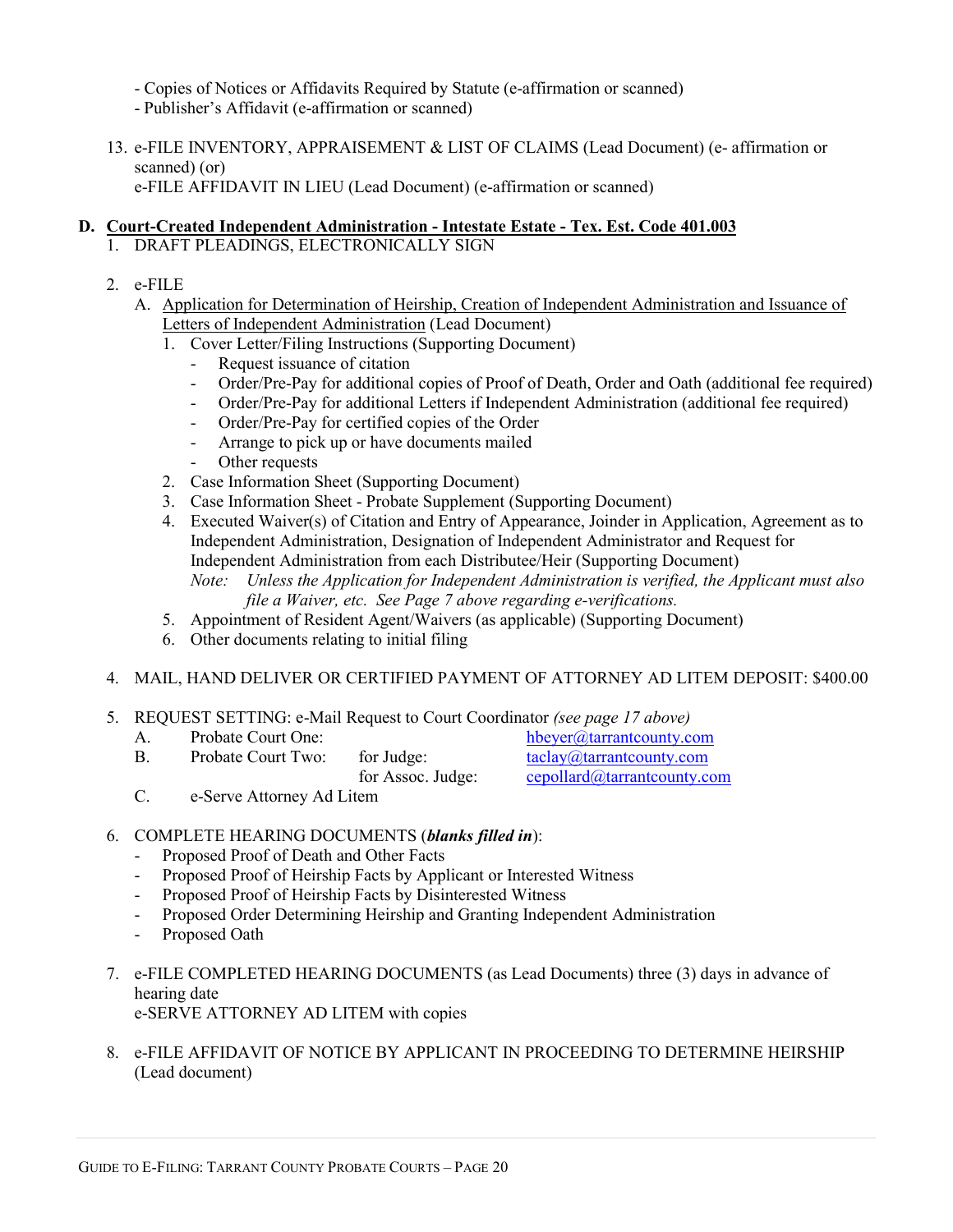- 9. ATTEND AND PARTICIPATE IN HEARING: Execute Proof of Death and Proofs of Heirship Facts and Oath (if no bond required)
- 10. HAND-FILE ORIGINAL OF EXECUTED BOND (if required) (e-file executed Oath (Lead Document) or hand-file with original of executed bond)
- 11. PICK UP LETTERS/ COPIES/ CERTIFIED COPIES
- 12. e-FILE NOTICE TO CREDITORS
	- Copies of Notices or Affidavits Required by Statute (e-affirmation or scanned)
	- Publisher's Affidavit (e-affirmation or scanned)
- 13. e-FILE INVENTORY, APPRAISEMENT & LIST OF CLAIMS (Lead Document) (e- affirmation or scanned) (or) e-FILE AFFIDAVIT IN LIEU (Lead Document) (e-affirmation or scanned

#### **E. Application for Letters of Administration (Dependent Administration)**

- 1. DRAFT PLEADINGS, ELECTRONICALLY SIGN
- 2. e-FILE
	- A. Application for Letters of Administration (Lead Document)
	- B. Cover Letter/Filing Instructions (Supporting Document)
		- Request issuance of citation
		- Order/Pre-Pay for additional copies of Proof of Death, Order and Oath (additional fee required)
		- Order/Pre-Pay for additional Letters of Administration (additional fee required)
		- Order/Pre-Pay for certified copies of the Order
		- Arrange to pick up or have documents mailed
		- Other requests
	- C. Case Information Sheet (Supporting Document)
	- D. Case Information Sheet Probate Supplement (Supporting Document)
	- E. Appointment of Resident Agent/Waivers (as applicable) (Supporting Document)
	- F. Other documents relating to initial filing
- 3. REQUEST SETTING: e-Mail Request to Court Coordinator *(see page 17 above)*

| Probate Court One: |                   | hbeyer@tarrantcounty.com             |
|--------------------|-------------------|--------------------------------------|
| Probate Court Two: | for Judge:        | taclay@tarrantcounty.com             |
|                    | for Assoc. Judge: | $cepollard@\text{tarrantcounty.com}$ |

- 4. COMPLETE HEARING DOCUMENTS (*blanks filled in*):
- Proposed Proof of Death and Other Facts
- Proposed Granting Letters of Administration
- Proposed Oath
- 5. e-FILE COMPLETED HEARING DOCUMENTS (as Lead Documents) three (3) days in advance of hearing date
- 6. ATTEND AND PARTICIPATE IN HEARING: Execute Proof of Death and Other Facts.
- 7. HAND-FILE ORIGINAL OF EXECUTED BOND (if required) (e-file executed Oath (Lead Document) or hand-file with original of executed bond)
- 8. PICK UP LETTERS/ COPIES/ CERTIFIED COPIES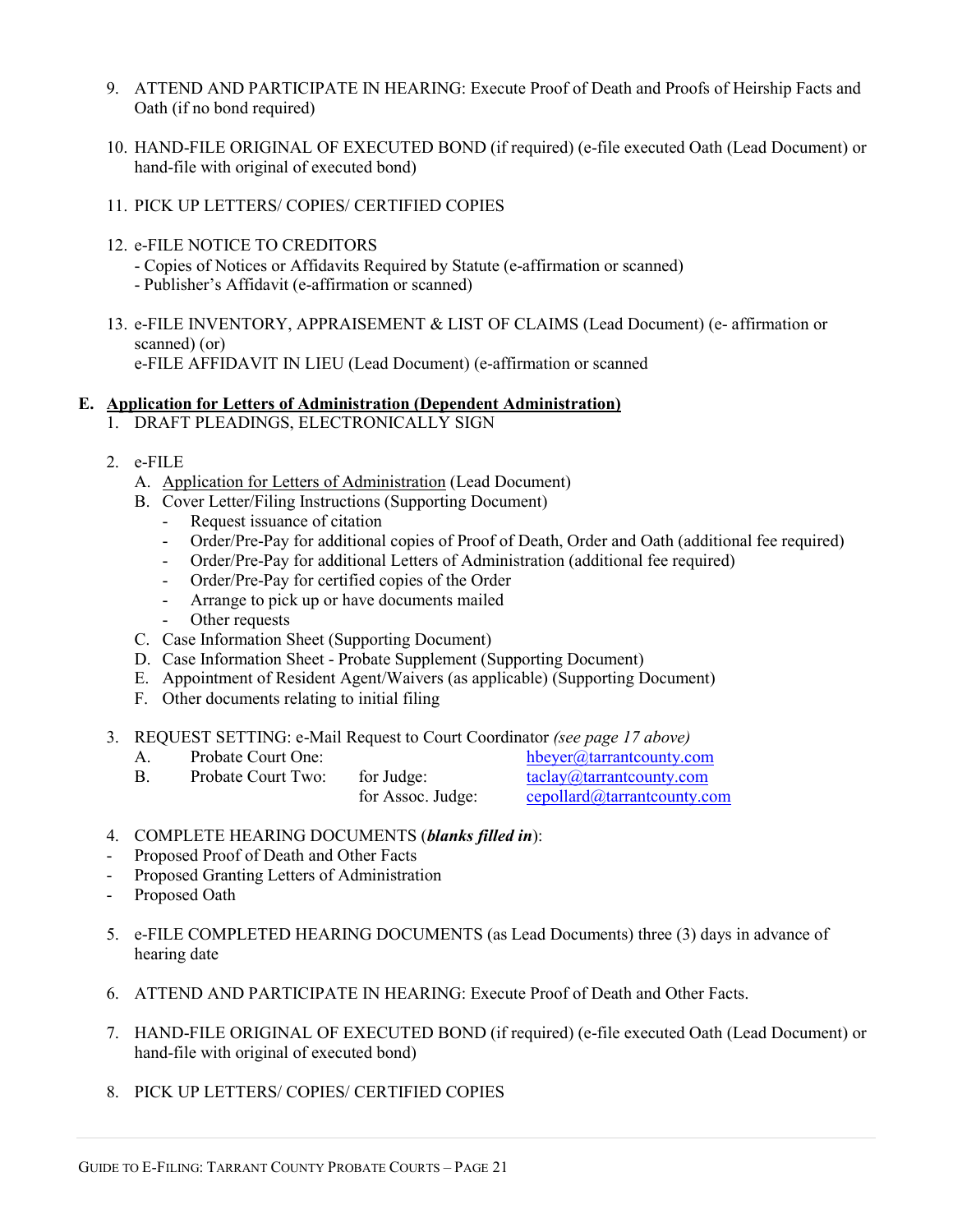#### 9. e-FILE NOTICE TO CREDITORS

- Copies of Notices or Affidavits Required by Statute (e-affirmation or scanned)
- Publisher's Affidavit (e-affirmation or scanned)
- 10. e-FILE INVENTORY, APPRAISEMENT & LIST OF CLAIMS (Lead Document) (e-affirmation or scanned) (or) e-FILE AFFIDAVIT IN LIEU (Lead Document) (e-affirmation or scanned)

11. ADMINISTRATION FOLLOWS

#### **F. Application to Determine Heirship**

- 1. DRAFT PLEADINGS, ELECTRONICALLY SIGN. *See Page 7 above regarding e-verifications.*
- 2. e-FILE

Application for Determination of Heirship (Lead Document)

- A. Cover Letter/Filing Instructions (Supporting Document)
	- Request issuance of citation
	- Order/Pre-Pay for additional copies of Proofs of Death and Oath (additional fee required)
	- Order/Pre-Pay for certified copies of the Order
	- Arrange to pick up or have documents mailed
	- Other requests
- B. Case Information Sheet (Supporting Document)
- C. Case Information Sheet Probate Supplement (Supporting Document)
- D. Other documents relating to initial filing

#### 3. MAIL, HAND DELIVER OR CERTIFIED PAYMENT OF ATTORNEY AD LITEM DEPOSIT: \$400.00

- 4. REQUEST SETTING: e-Mail Request to Court Coordinator *(see page 17 above)*
	-
	- B. Probate Court Two: for Judge: taclay@tarrantcounty.com
		-

A. Probate Court One:  $hbeyer@tarrantcounty.com$ <br>B. Probate Court Two: for Judge:  $hbeyer@tarrantcounty.com$ for Assoc. Judge: cepollard@tarrantcounty.com

- C. e-Serve Attorney Ad Litem
- 5. COMPLETE HEARING DOCUMENTS (*blanks filled in*):
- Proposed Proof of Heirship Facts (2)
- Proposed Order Determining Heirship
- 6. e-FILE COMPLETED HEARING DOCUMENTS (as Lead Documents) three (3) days in advance of hearing date e-SERVE ATTORNEY AD LITEM with copies
- 7. SERVE REQUIRED NOTICES per Tex. Est. Code Ch. 202
- 8. e-FILE AFFIDAVIT OF NOTICE BY APPLICANT IN PROCEEDING TO DETERMINE HEIRSHIP (Lead document)
- 9. ATTEND AND PARTICIPATE IN HEARING: Execute Proofs of Heirship Facts
- 10. PICK UP COPIES/ CERTIFIED COPIES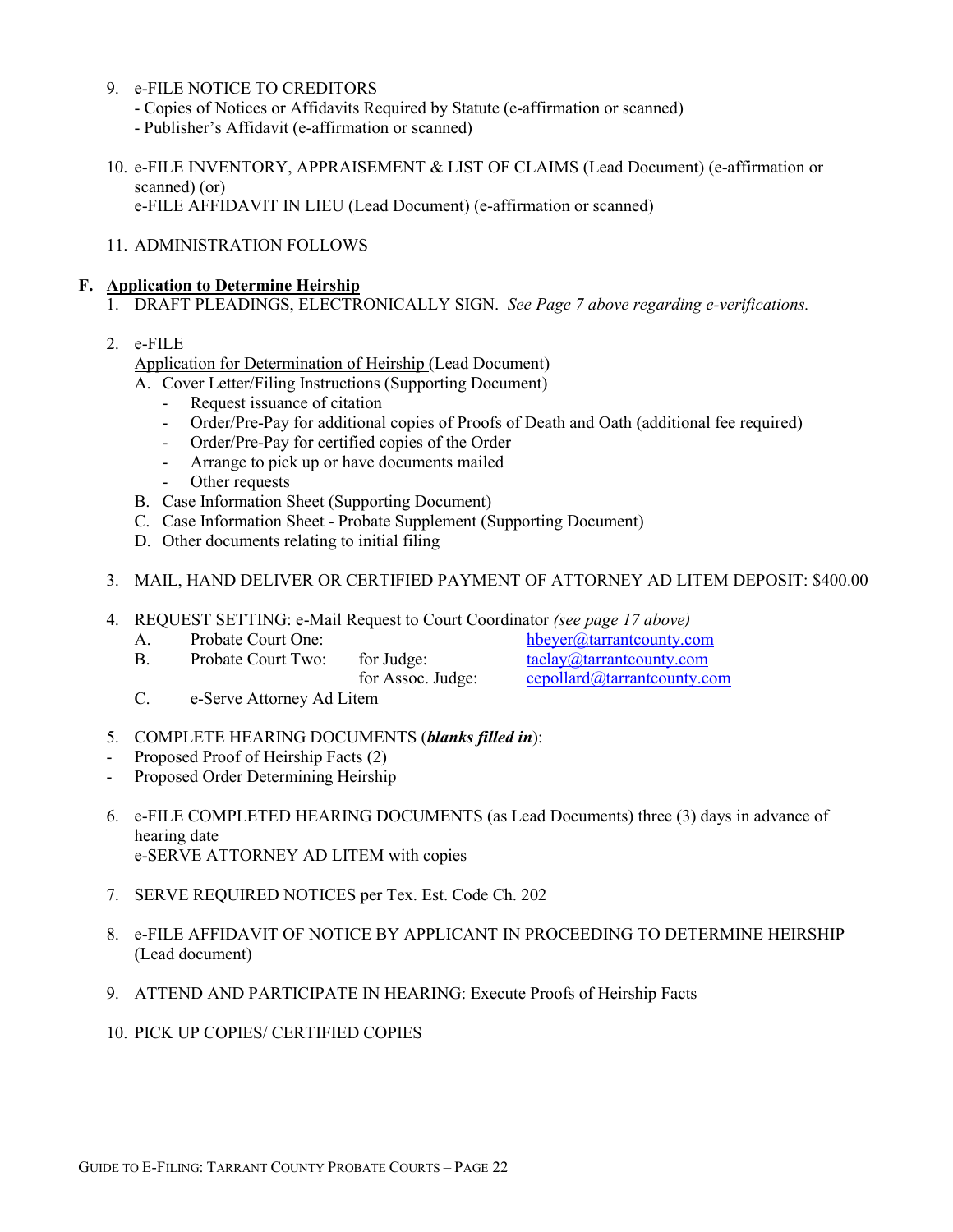#### **G. Application for Letters of Guardianship**

1. DRAFT PLEADINGS, ELECTRONICALLY SIGN

## 2. e-FILE

Application for Guardianship (Lead Document)

- 1. Cover Letter/Filing Instructions (Supporting Document)
	- Request issuance of citation
	- Order/Pre-Pay for additional copies of Proof of Guardianship Facts, Order and Oath (additional fee required)
	- Order/Pre-Pay for additional Letters of Guardianship, etc. (additional fee required)
	- Order/Pre-Pay for certified copies of the Order
	- Arrange to pick up or have documents mailed
	- Other requests
- 2. Case Information Sheet (Supporting Document)
- 3. Case Information Sheet Probate Supplement (Supporting Document)
- 4. Appointment of Resident Agent/Waivers (as applicable) (Supporting Document)
- 5. Certificate of Medical Examination or Determination of Intellectual Disability (Supporting Document, but if e-filed later, as Lead Document)
- 6. Other documents relating to initial filing (e.g. Affidavit of Inability)(Supporting Documents)
- 3. MAIL, HAND DELIVER OR CERTIFIED PAYMENT OF ATTORNEY AD LITEM DEPOSIT: \$500.00

|                     | 4. REQUEST THAT COURT INVESTIGATOR AUDIT FILE AND APPROVE FOR SETTING                                                                                                                                                                                                                                                                                                                                                                                     |
|---------------------|-----------------------------------------------------------------------------------------------------------------------------------------------------------------------------------------------------------------------------------------------------------------------------------------------------------------------------------------------------------------------------------------------------------------------------------------------------------|
| Duckate Court Ourse | $\frac{1}{2} \cdot \frac{1}{2} \cdot \frac{1}{2} \cdot \frac{1}{2} \cdot \frac{1}{2} \cdot \frac{1}{2} \cdot \frac{1}{2} \cdot \frac{1}{2} \cdot \frac{1}{2} \cdot \frac{1}{2} \cdot \frac{1}{2} \cdot \frac{1}{2} \cdot \frac{1}{2} \cdot \frac{1}{2} \cdot \frac{1}{2} \cdot \frac{1}{2} \cdot \frac{1}{2} \cdot \frac{1}{2} \cdot \frac{1}{2} \cdot \frac{1}{2} \cdot \frac{1}{2} \cdot \frac{1}{2} \cdot \frac{1}{2} \cdot \frac{1}{2} \cdot \frac{1$ |

| A.      | Probate Court One: |                   | ballen@tarrantcounty.com                                                                                  |
|---------|--------------------|-------------------|-----------------------------------------------------------------------------------------------------------|
| B.      | Probate Court Two: |                   | mecaroe@tarrantcounty.com<br>jcarnier@tarrantcounty.com                                                   |
|         |                    |                   | ashorter@tarrantcounty.com<br>5. REQUEST SETTING: e-Mail Request to Court Coordinator (see page 17 above) |
| $A_{-}$ | Probate Court One: |                   | hbeyer@tarrantcounty.com                                                                                  |
| В.      | Probate Court Two: | for Judge:        | taclay@:tarrantcounty.com                                                                                 |
|         |                    | for Assoc. Judge: | cepollard@tarrantcounty.com                                                                               |

- 6. COMPLETE HEARING DOCUMENTS (*blanks filled in*):
	- Proposed Proof of Guardianship Facts
	- Proposed Order Appointing Guardian and Authorizing Issuance of Letters of Guardianship
	- Proposed Oath
- 7. e-FILE COMPLETED HEARING DOCUMENTS (as Lead Documents) three (3) days in advance of hearing date e-SERVE AD LITEM(s) with copies
- 8. e-SERVE REQUIRED NOTICES per Tex. Est. Code § 1051.104;
- 9. e-FILE AFFIDAVIT OF SERVICE OF NOTICE (Lead document)
- 10. ATTEND AND PARTICIPATE IN HEARING; Execute Proof of Guardianship Facts
- 11. HAND-FILE ORIGINAL OF EXECUTED BOND (e-file executed Oath (Lead Document) or hand-file with original of executed bond)
- 12. PICK UP LETTERS/ COPIES/ CERTIFIED COPIES
- 13. ADMINISTRATION FOLLOWS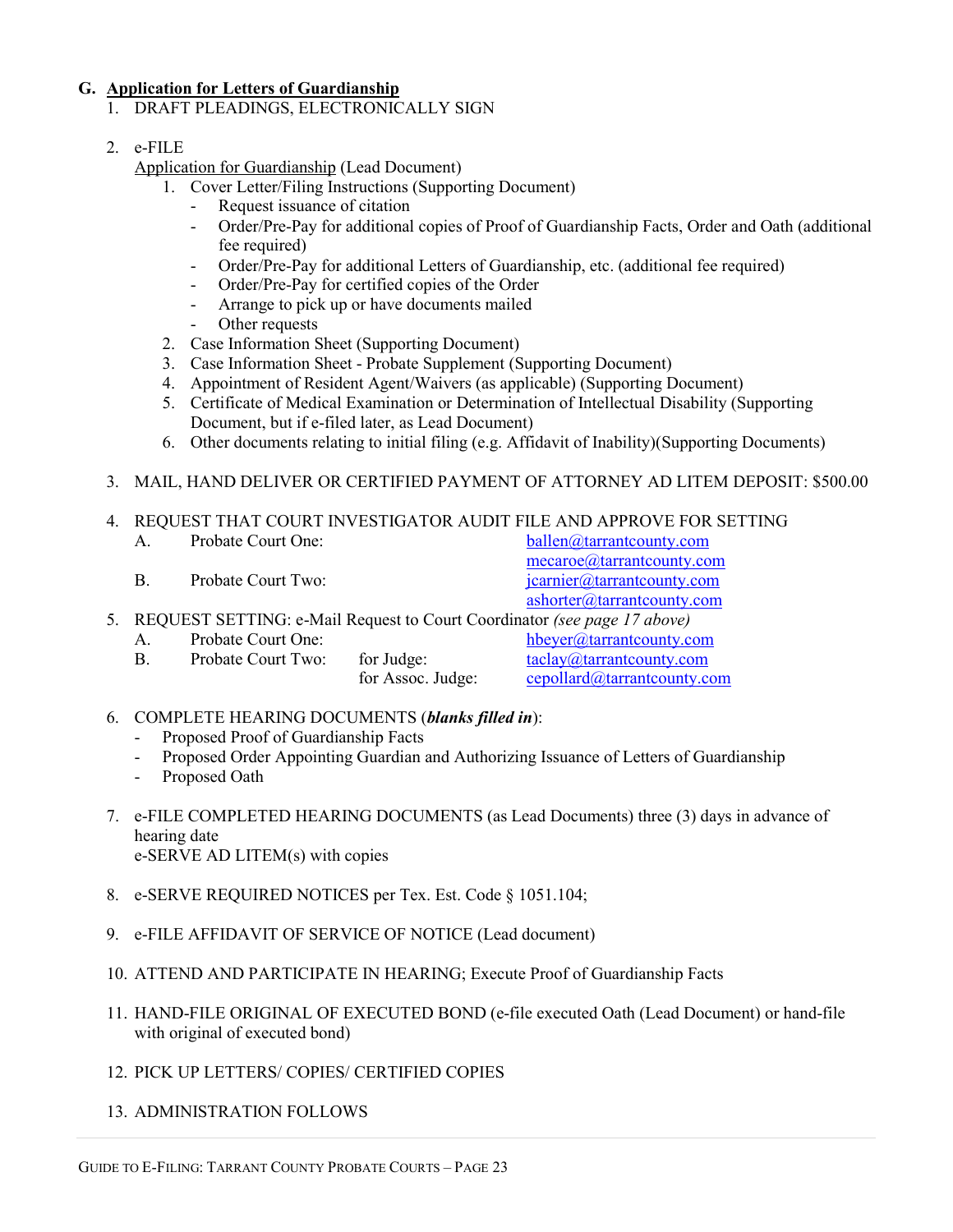# No. 14-AF00014-1 and 2

IN RE: ALL PROCEEDINGS PENDING OR  $\S$  IN PROBATE COURTS TO BE FILED IN THE PROBATE COURTS  $\S$  NUMBERS ONE AND TWO OF TARRANT COUNTY, TEXAS  $\S$  OF OF TARRANT COUNTY, TEXAS  $\S$  OF FROM AND AFTER THIS DATE  $\S$  TARRANT COUNTY, TEXAS

## UNIFORM STANDING ORDER ON COURT RULES FOR E-FILING

Pursuant to the provisions of TEX. RULES CIV. PROC. 21, as amended, the courts hereby promulgate the attached standing orders regarding Court Rules for E-Filing in the Tarrant County Probate Courts.

This order is effective as of the date it is entered.

Signed this 11th day of September 2014

Tarrant County Probate Court Number One

Signed this 11th day of September 2014

Tarrant County Probate Court Number Two

chie Judge Presiding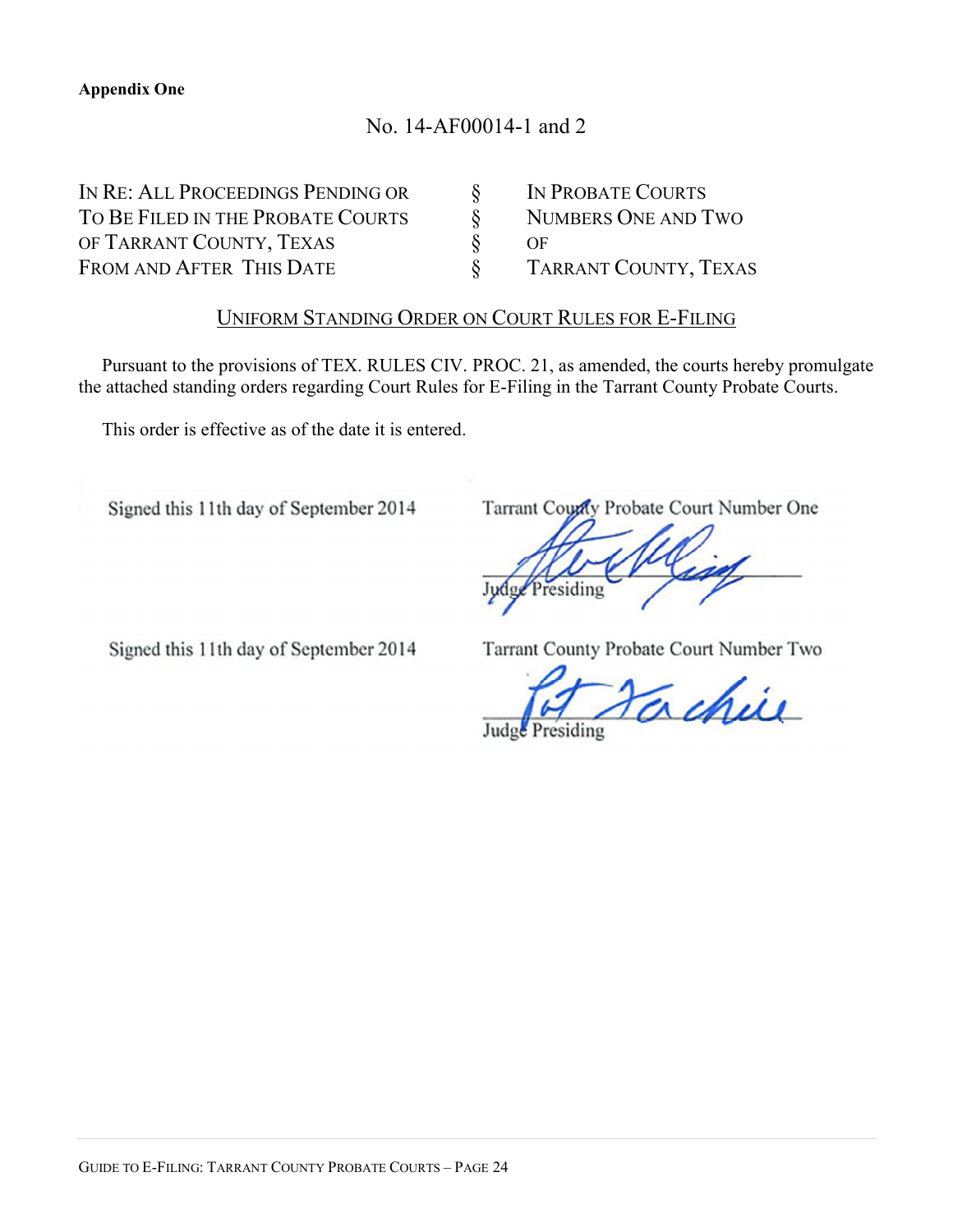# No. 14-AF00015-1 and 2

| IN RE: ALL PROCEEDINGS PENDING OR | IN PROBATE COURTS     |
|-----------------------------------|-----------------------|
| TO BE FILED IN THE PROBATE COURTS | NUMBERS ONE AND TWO   |
| OF TARRANT COUNTY, TEXAS          | OF                    |
| FROM AND AFTER THIS DATE          | TARRANT COUNTY, TEXAS |

# UNIFORM STANDING ORDER ON WAIVER OF FILING FEES OF ATTORNEYS AD LITEM AND GUARDIANS AD LITEM

On this date, the undersigned, acting *sua sponte*, find and hold as follows:

1. Tex. Est. Code § 1052.051(e) provides for a waiver of any filing fees by an Attorney Ad Litem or Guardian Ad Litem in a guardianship proceeding brought under the Texas Estates Code;

2. It is the policy of these courts that the appointed ad litems not be required to incur or pay filing fees in their service as ad litems in proceedings in addition to guardianship proceedings;

IT IS HEREBY ORDERED that any filing fees or deposits otherwise required of persons filing documents in the office of the county clerk of this county in all proceedings before these courts be, and they are hereby, waived for filings by Attorneys Ad Litem and Guardians Ad Litem appointed by these courts.

This order is effective as of the date it is entered.

Signed this 11<sup>th</sup> day of September 2014

Signed this 11<sup>th</sup> day of September 2014

Tarrant County Probate Court Number One

Tarrant County Probate Court Number Two

Tacked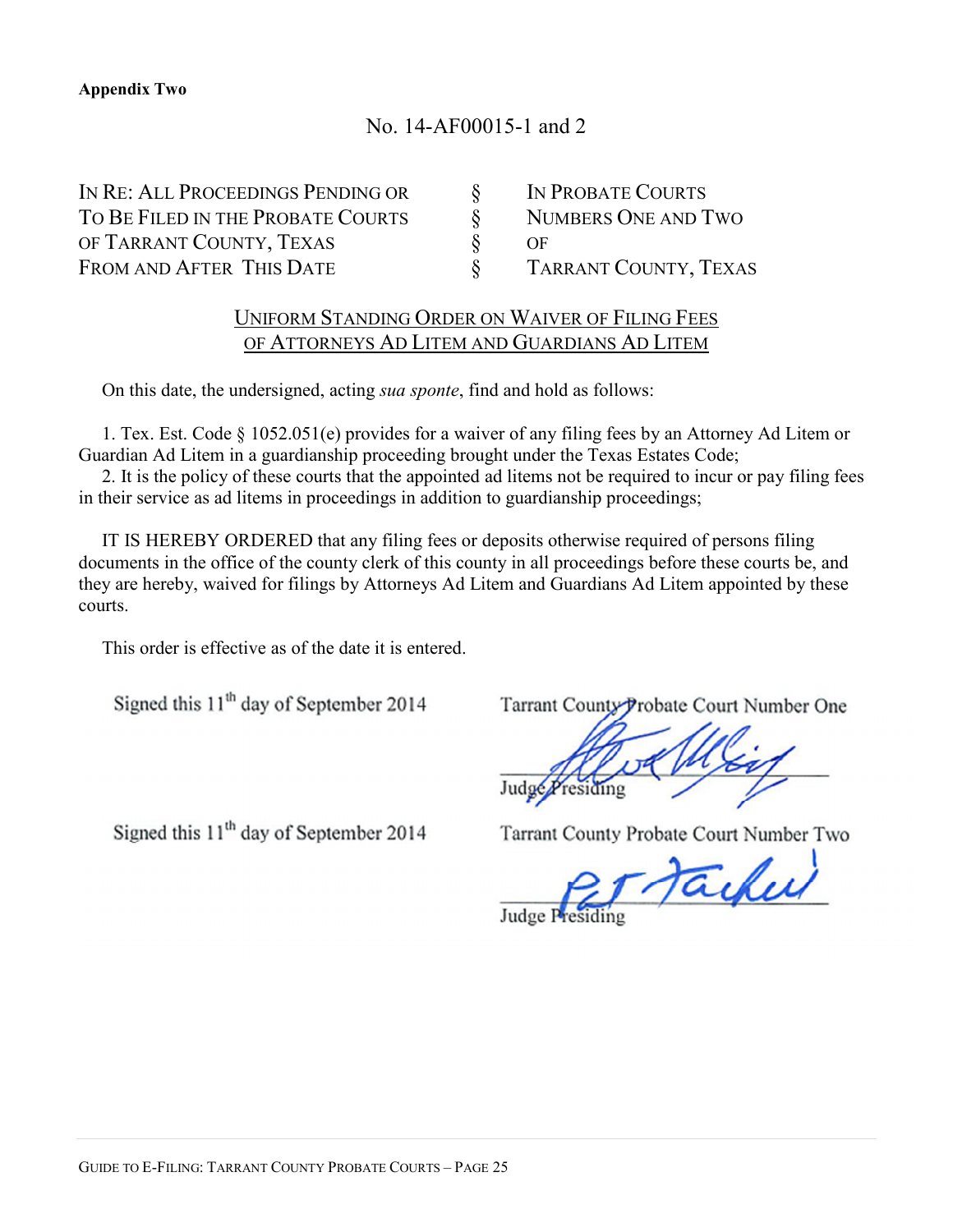## **Appendix Three**

| <b>ESTATE OF</b> | PROBATE COURT         |
|------------------|-----------------------|
|                  | NUMBER<br>– OF        |
| <b>DECEASED</b>  | TARRANT COUNTY, TEXAS |

## MOTION TO REDACT SOCIAL SECURITY NUMBERS

To The Honorable Judge of Said Court:

Now comes, \_\_\_\_\_\_\_\_\_\_\_\_\_\_\_\_\_, applicant for probate of the Last Will and Testament of \_\_\_\_\_\_\_\_\_\_\_\_\_\_\_\_\_\_\_\_\_\_\_\_\_ ("Decedent") and Movant herein, and would show the court as follows:

- 1. An Application for Probate of Will and for Issuance of Letters Testamentary and the Will of Decedent are being filed concurrently herewith;
- 2. This Court has jurisdiction and venue of the Estate of the Decedent;
- 3. The Will contains the full Social Security numbers of which are which are located at the following locations: (identify by page and paragraph) and as shown on the redacted copy submitted along with the original application for probate;
- 4. Pursuant to the Standing Orders of this Court, such information is sensitive and subject to redaction upon motion and order.

Movant, therefore, prays that the Social Security numbers contained in the Last Will and Testament of Decedent be redacted by obliterating all but the last three digits of such numbers contained in the will and that the Clerk of this court be directed to redact all such information maintained in the clerk's official public records, including electronically stored information maintained by or under the control of the clerk.

Signed **Signed** Respectfully Submitted

 $\mathcal{L}_\text{max}$  and  $\mathcal{L}_\text{max}$  and  $\mathcal{L}_\text{max}$  and  $\mathcal{L}_\text{max}$ 

(Attorney Block)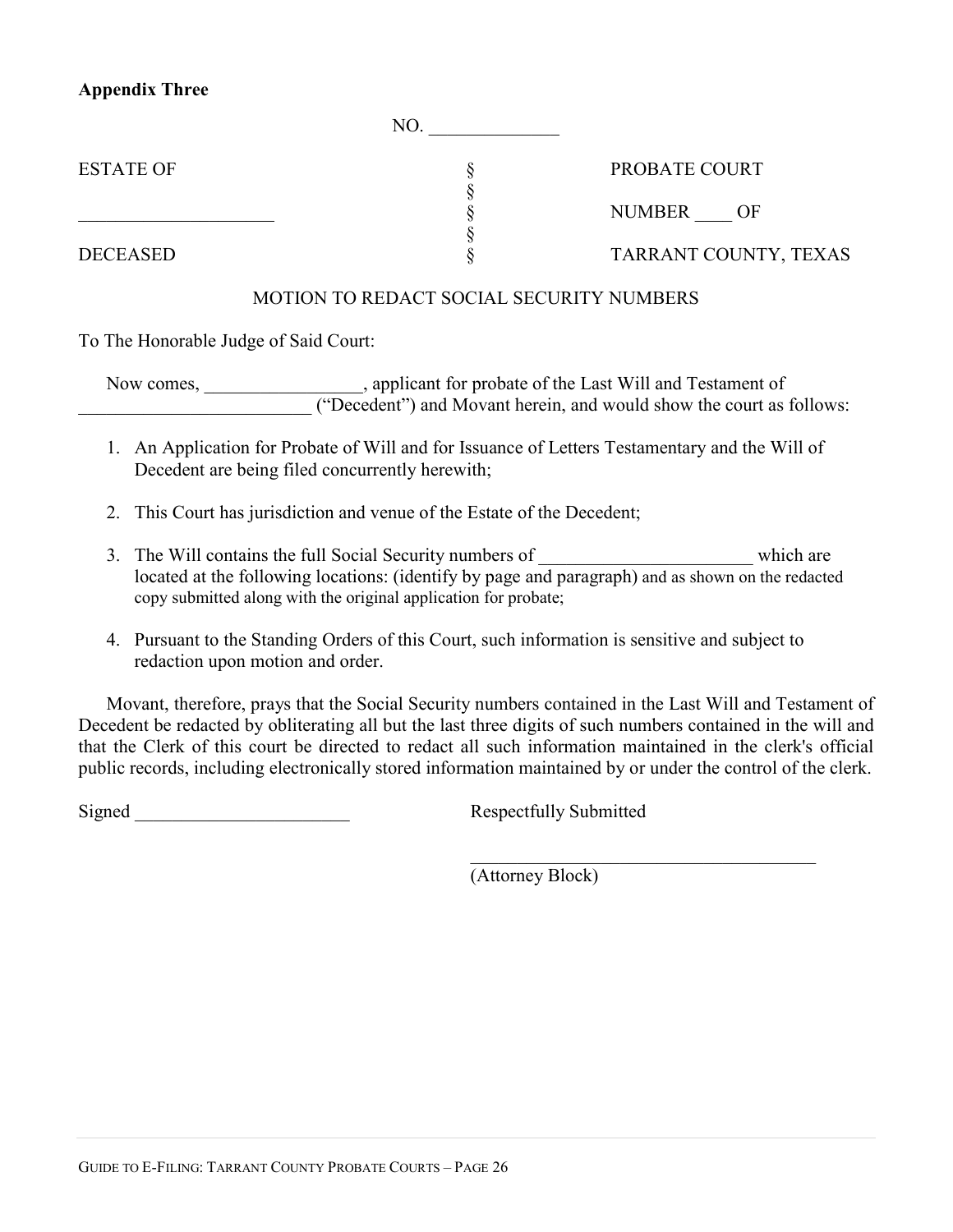| PROBATE COURT         |
|-----------------------|
|                       |
| <b>NUMBER</b><br>()F  |
| TARRANT COUNTY, TEXAS |
|                       |

NO.

## ORDER GRANTING MOTION TO REDACT SOCIAL SECURITY NUMBERS

On this day, the Court considered the Motion to Redact Social Security Numbers filed herein by \_\_\_\_\_\_\_\_\_\_\_\_\_\_\_\_\_\_, Applicant and Movant herein, and the Court, after having considered the motion, the pleadings on file and the applicable law and having heard the evidence and arguments of counsel, is of the opinion and finds that good cause has been shown for the granting of such motion.

IT IS THEREFORE ORDERED, ADJUDGED AND DECREED that the Social Security numbers contained in the Last Will and Testament of \_\_\_\_\_\_\_\_\_\_\_\_\_\_\_\_\_\_\_ shall be redacted by obliterating all but the last three digits of such numbers contained in the will;

IT IS FURTHER ORDERED that the Clerk of this court is directed to redact all such information maintained in the clerk's official public records, including electronically stored information maintained by or under the control of the clerk.

Signed \_\_\_\_\_\_\_\_\_\_\_\_\_\_\_\_\_\_\_\_\_\_\_

JUDGE PRESIDING

\_\_\_\_\_\_\_\_\_\_\_\_\_\_\_\_\_\_\_\_\_\_\_\_\_\_\_\_\_\_\_\_\_\_\_\_\_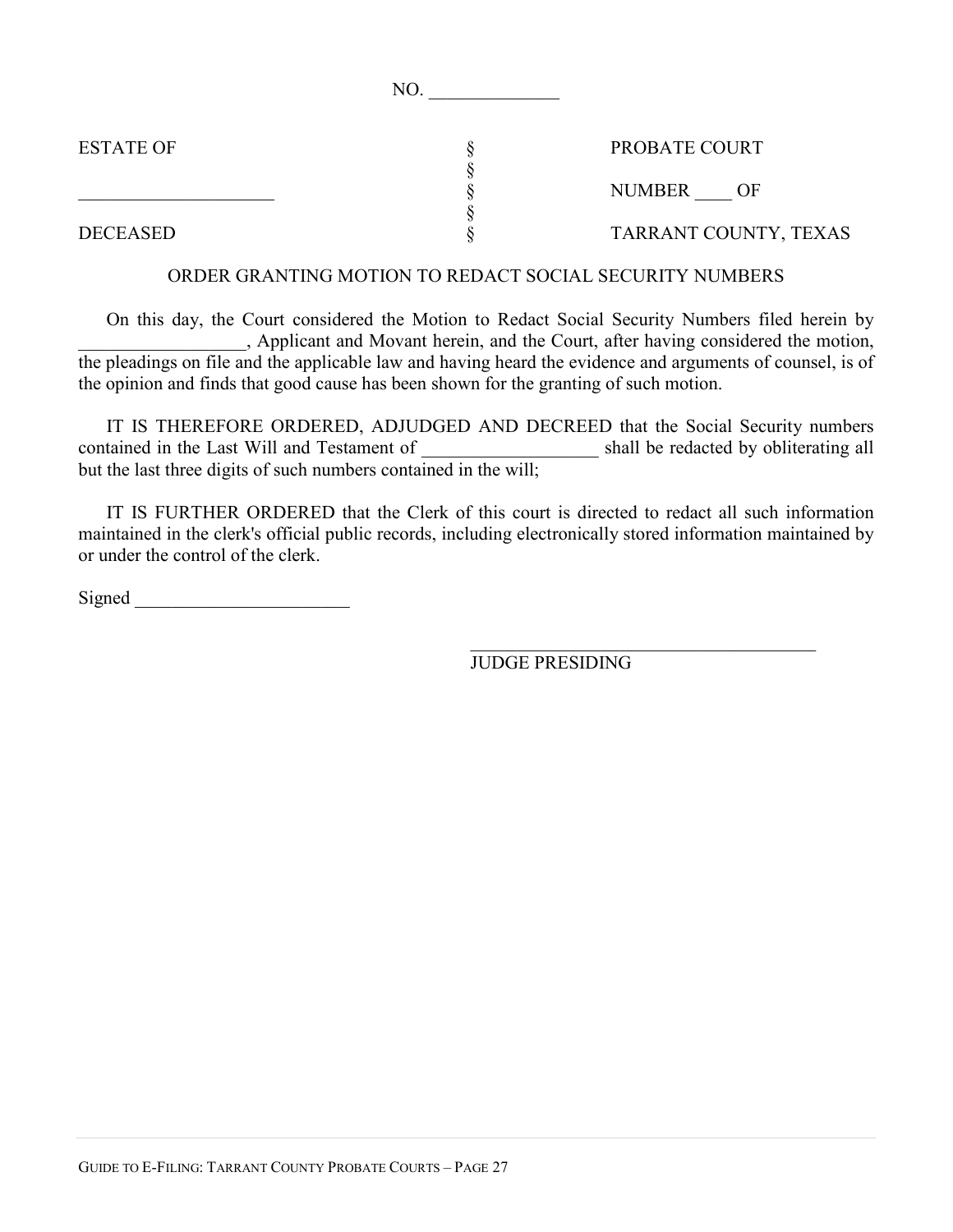## **Appendix Four Setting Request**

| From:    | H. Louis Dewey [hugheylouiedewey@pmail.com]                                     |
|----------|---------------------------------------------------------------------------------|
| Sent:    | Friday, January 24, 2014 4:23 PM                                                |
| To:      | <b>Heather Bever</b>                                                            |
| Cc:      | Marge Inovera; Atticus Finch, Esg.                                              |
| Subject: | Re: Setting Confirmation: # No. 2013-GD00210-1; Guardianship of Natalie Attired |

This is to confirm the above-referenced matter is set for hearing on the Application for Letters of Guardianship on Monday, April 1, 2014 at 3:00 p.m.

By copy of this e-mail, all counsel of record and pro se parties, if any, are being notified of this hearing.

Please let me know if you have any questions. Thank you for your assistance in this matter.

Sincerely,

H. Louis Dewey Dewey, Cheatham & Howe (817) 000-0000 fax: (817) 000-0000 [hugheylouiedewey@pmail.com]

From: Heather Beyer Sent: Friday, January 24, 2014 4:15 PM To: H. Louis Dewey Subject: Settting Confirmation: # No. 2013-GD00210-1; Guardianship of Natalie Attired

\_\_\_\_\_\_\_\_\_\_\_\_\_\_\_\_\_\_\_\_\_\_\_\_\_\_\_\_\_\_\_\_\_\_\_\_\_\_\_\_\_\_\_\_\_\_\_\_\_\_\_\_\_\_\_\_\_\_\_\_\_\_\_\_\_\_\_\_\_\_

I have Monday, April 1, 2014 at 3:00 p.m. available for a hearing on letters of guardianship.

Heather Beyer, Coordinator, Tarrant County Probate Court One